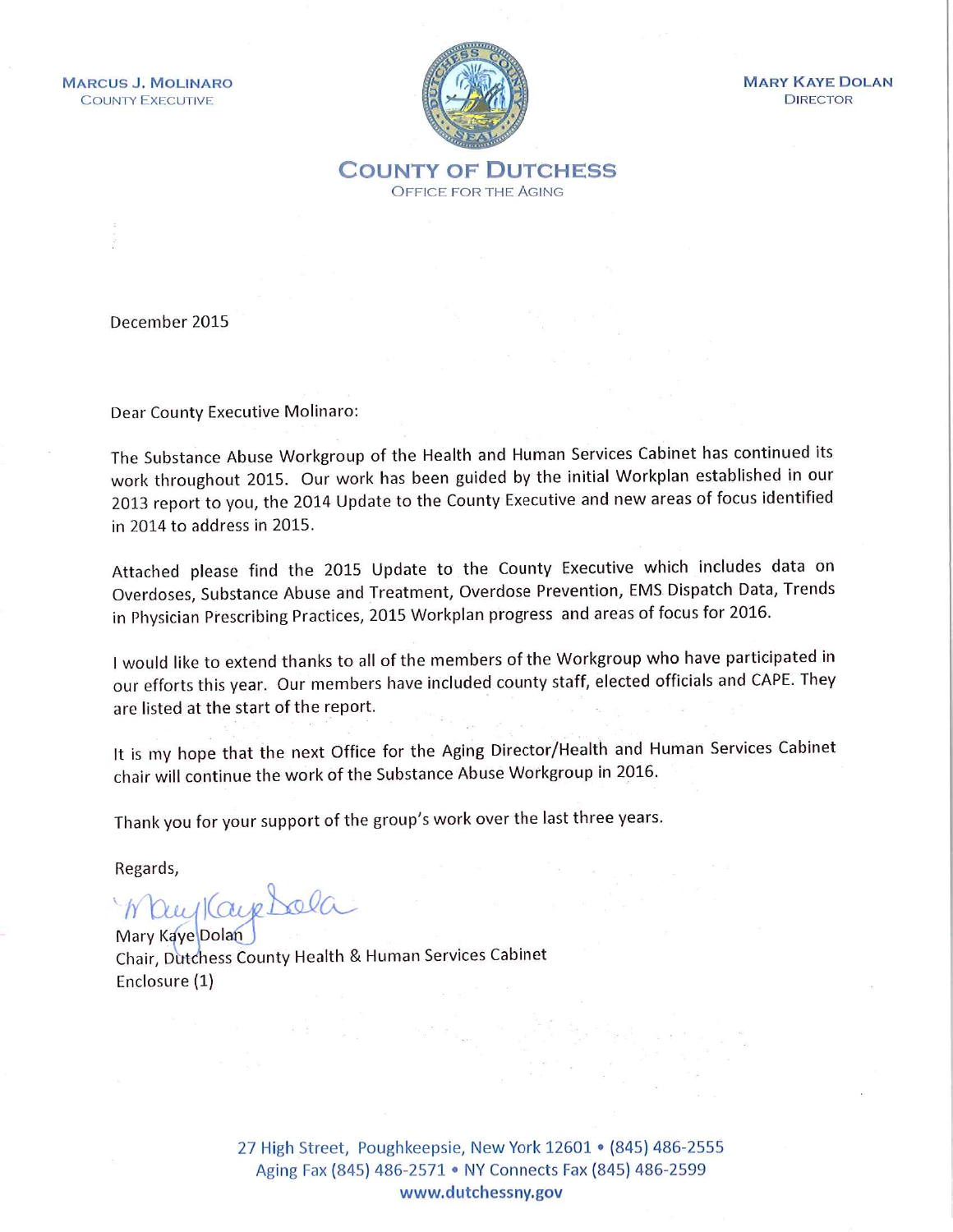# **Dutchess County Health and Human Services Cabinet**

# **Substance Abuse Workgroup**



**Update to the County Executive**

**December 2015**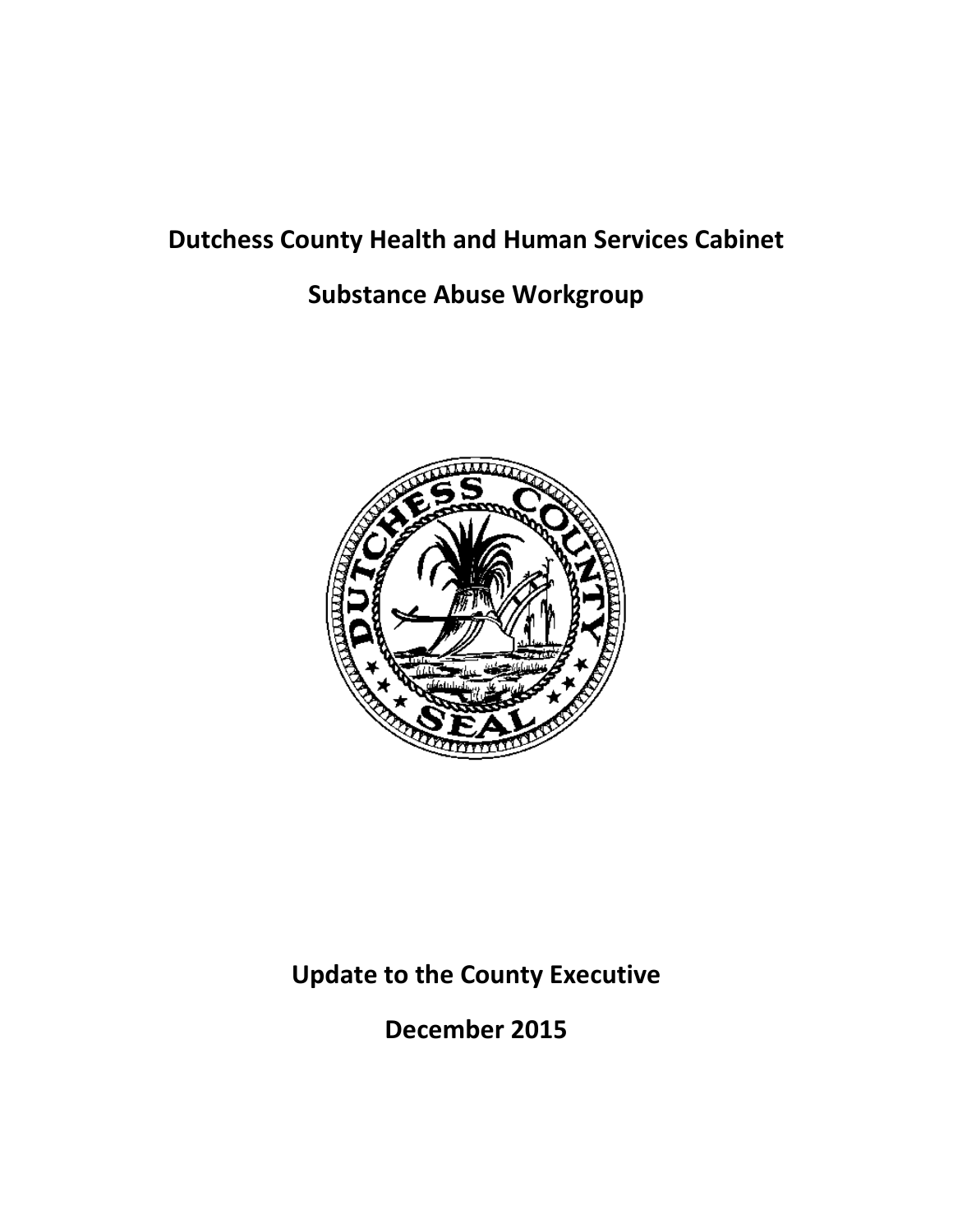#### **Substance Abuse Workgroup Membership 2015**

Sgt. Joseph Cavaliere, Coordinator, Dutchess County Drug Task Force

Mary Kaye Dolan, Chair, Dutchess County Health and Human Services Cabinet

Marie Dynes, Prevention Coordinator, Dutchess County Department of Mental Hygiene

Michael Ellison, Assistant Dutchess County Executive

Hon. Angela Flesland, Majority Leader, Dutchess County Legislature

Margaret Hirst, Clinical Division Chief, Dutchess County Department of Mental Hygiene

William C. Johnson, Coordinator, Dutchess County STOP-DWI/Traffic Safety

Dr. Kia Newman, Dutchess County Deputy Medical Examiner

Aisha M. Phillips, Senior Public Health Education Coordinator, Dutchess County Department of Health

Dr. Kari Reiber, Dutchess County Commissioner of Health

Hon. Kenneth Roman, Dutchess County Legislature

Elaine Trumpetto, Executive Director, Dutchess County CAPE (Council on Addiction Prevention and Education)

Katie Wheeler-Martin, Epidemiologist, Department of Health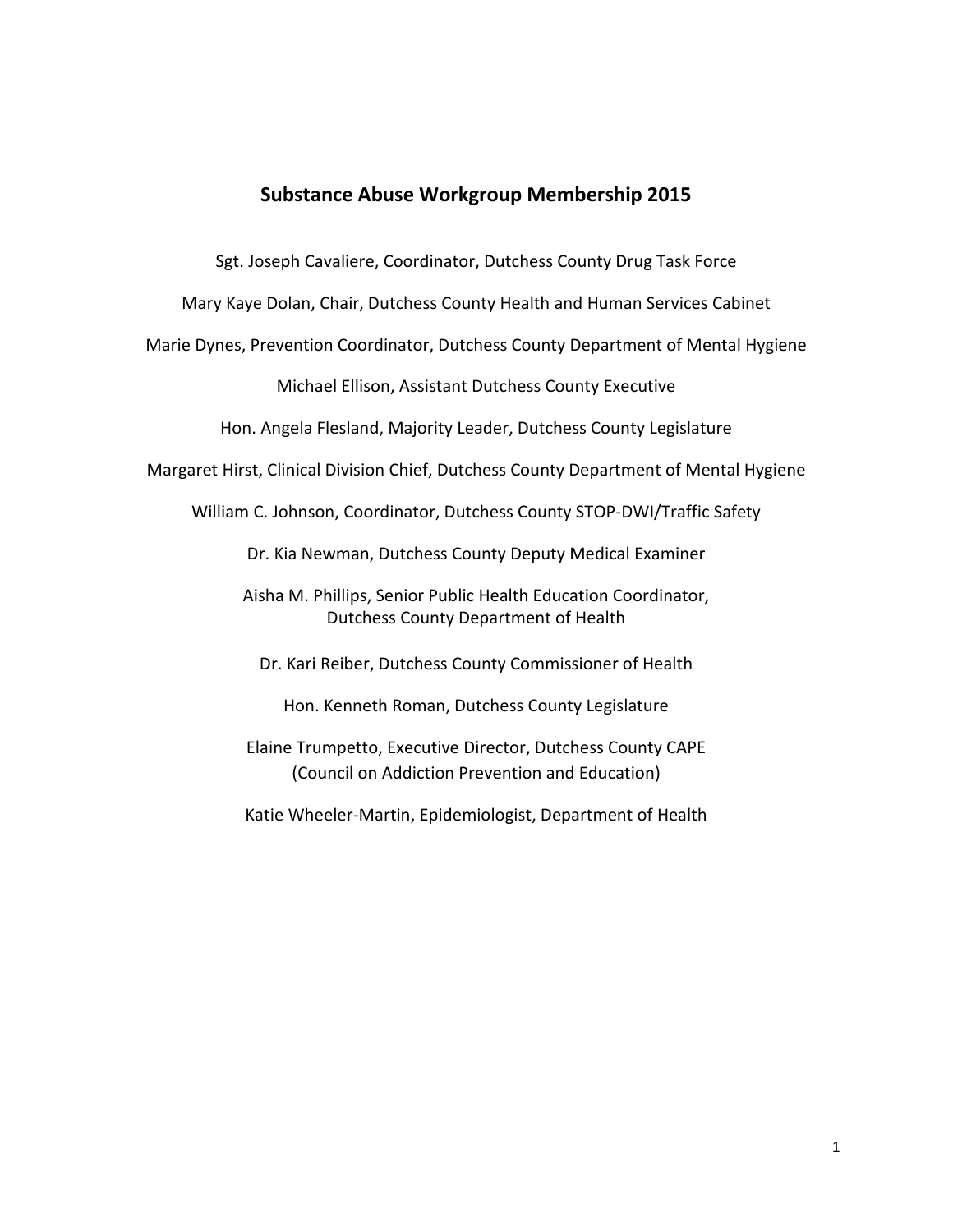#### Report Organization

The 2015 Update to the County Executive is divided into two sections:

- The first section is titled "Drug Overdose, Dependence, Treatment, and Prevention Data Trends Dutchess County, 2009-2015," and includes data from numerous sources gathered by the Dutchess County Department of Health. The Substance Abuse Workgroup would like to acknowledge the work of Department of Health staff members Katie Wheeler-Martin, Epidemiologist, and Veronica Salvas, Biostatistician, in collecting and preparing this section of the 2015 Update.
- The second section is the table of 2015 Activities and Work Plan progress, followed by some focus areas for 2016. The 2015 Activities and Work Plan progress section also includes 2014 activities for both comparison and the purpose of providing a complete picture.

For the December 2013 Report, "Confronting Prescription Drug Abuse in Dutchess County, [New York: Existing and Proposed Strategies to Address the Public Health Crisis"](http://www.co.dutchess.ny.us/CountyGov/Departments/dbch/publications/PrescDrugRpt_Oct_2013_FINAL_12202013.pdf) please visit

[http://www.co.dutchess.ny.us/CountyGov/Departments/dbch/publications/PrescDrugRpt\\_](http://www.co.dutchess.ny.us/CountyGov/Departments/dbch/publications/PrescDrugRpt_Oct_2013_FINAL_12202013.pdf) Oct 2013 FINAL 12202013.pdf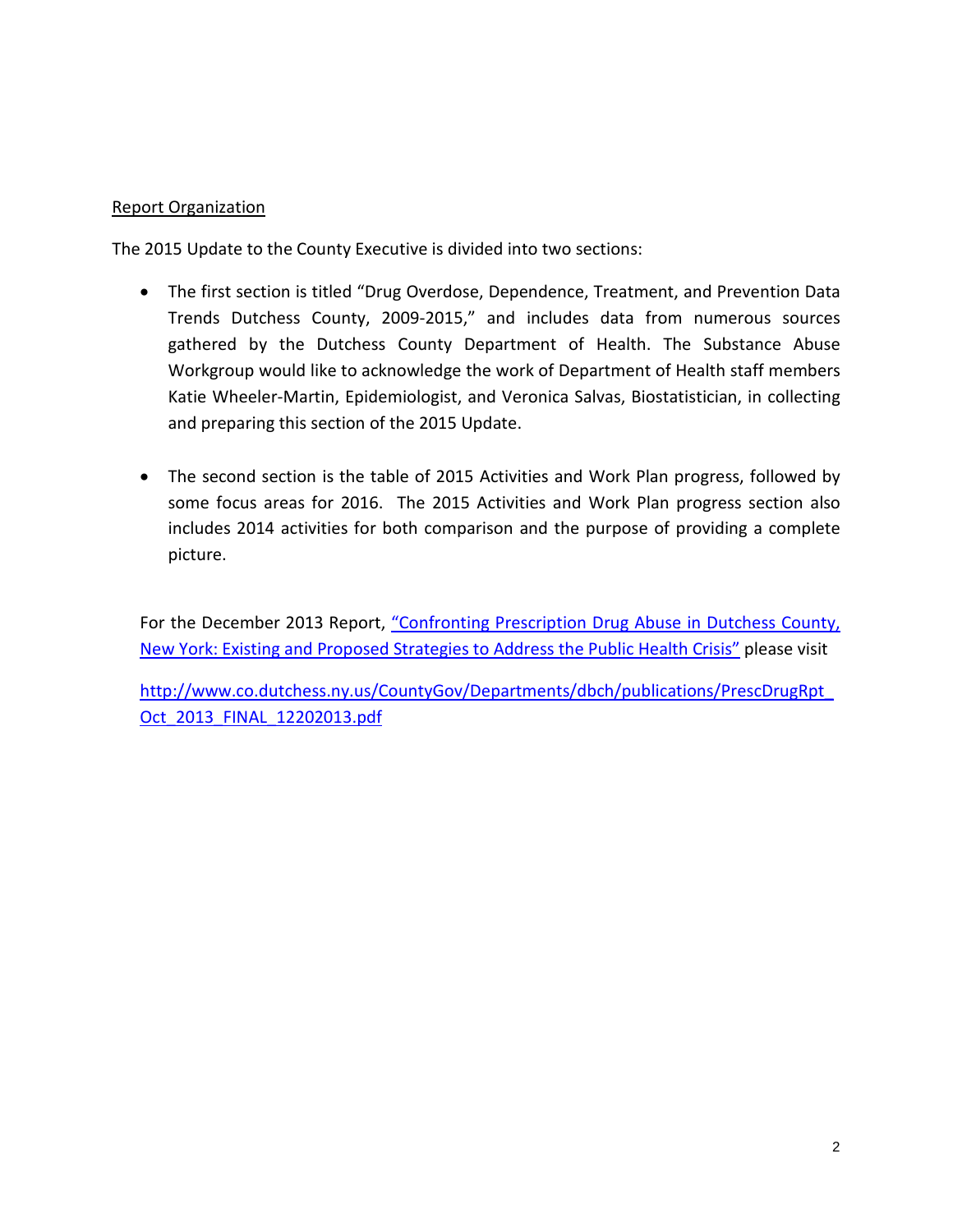## **Drug Overdose, Dependence, Treatment, and Prevention Data Trends Dutchess County, 2009-2015**

#### **1. Introduction**

The Dutchess County Substance Abuse Workgroup outlined strategies to address the growing prevalence of prescription drug and heroin use in the county including the development of a data monitoring system. The Dutchess County Department of Health's Epidemiologist and Biostatistician have worked to identify all available sources of data to compile and monitor indicators reflecting the scale of substance-related health outcomes, treatment, and naloxone prevention activities within the county. As summarized in Table 1, the following data report includes county-level data on overdose deaths relating to prescription and illegal drugs; emergency department visits and hospitalization data reflecting overdose, abuse and dependence; substance use treatment data; and data on naloxone distribution and use for opioid overdose reversals. The report also describes progress towards obtaining additional relevant data sources. Additional details on data sources and indicator definitions can be found in the Appendix at the end of the data report.

| <b>Indicator</b>                                           | <b>Source of Data</b>                                                                                 | <b>Most Current</b><br><b>Data</b><br><b>Available</b>    | <b>Status</b>                       | Page<br><b>Numbers</b> |
|------------------------------------------------------------|-------------------------------------------------------------------------------------------------------|-----------------------------------------------------------|-------------------------------------|------------------------|
| <b>Fatal Overdose</b>                                      | <b>Dutchess County Medical</b><br><b>Fxaminer</b>                                                     | Quarterly                                                 | Acquired                            | $4-6$                  |
|                                                            | <b>NYS Vital Statistics</b>                                                                           | 2013                                                      | Acquired                            | $\overline{7}$         |
| <b>Non-Fatal Overdose</b>                                  | NYSDOH, Statewide Planning and<br><b>Research Cooperative System</b><br>Inpatient and Outpatient Data | 2014                                                      | Acquired                            | $8 - 9$                |
| <b>Substance Abuse or Dependence</b>                       | NYSDOH, Statewide Planning and<br>Research Cooperative System<br>Inpatient and Outpatient Data        | 2014                                                      | Acquired                            | $10-12$                |
| <b>Substance Use Disorder Treatment</b>                    | NYS OASAS, Client Data System                                                                         | 2014 (real-<br>time entry<br>with up to a 6<br>month lag) | Acquired                            | 13                     |
| <b>Overdose Prevention</b>                                 | HVREMSCO, naloxone (Narcan)<br>administrations                                                        | Quarterly                                                 | Acquired<br>with plans to<br>expand | 14                     |
|                                                            | <b>DCDOH Opioid Prevention</b><br>Program                                                             | Quarterly                                                 | Acquired                            | 15                     |
| Real Time "Syndromic" Surveillance                         | <b>EMS Dispatch Data</b>                                                                              | Real-time                                                 | Acquired                            | 15                     |
| <b>Trends in Physician Prescribing</b><br><b>Practices</b> | I-Stop Prescription Monitoring<br>Program                                                             | Real-time                                                 | Requested                           | 16                     |

#### **Table 1 - Index**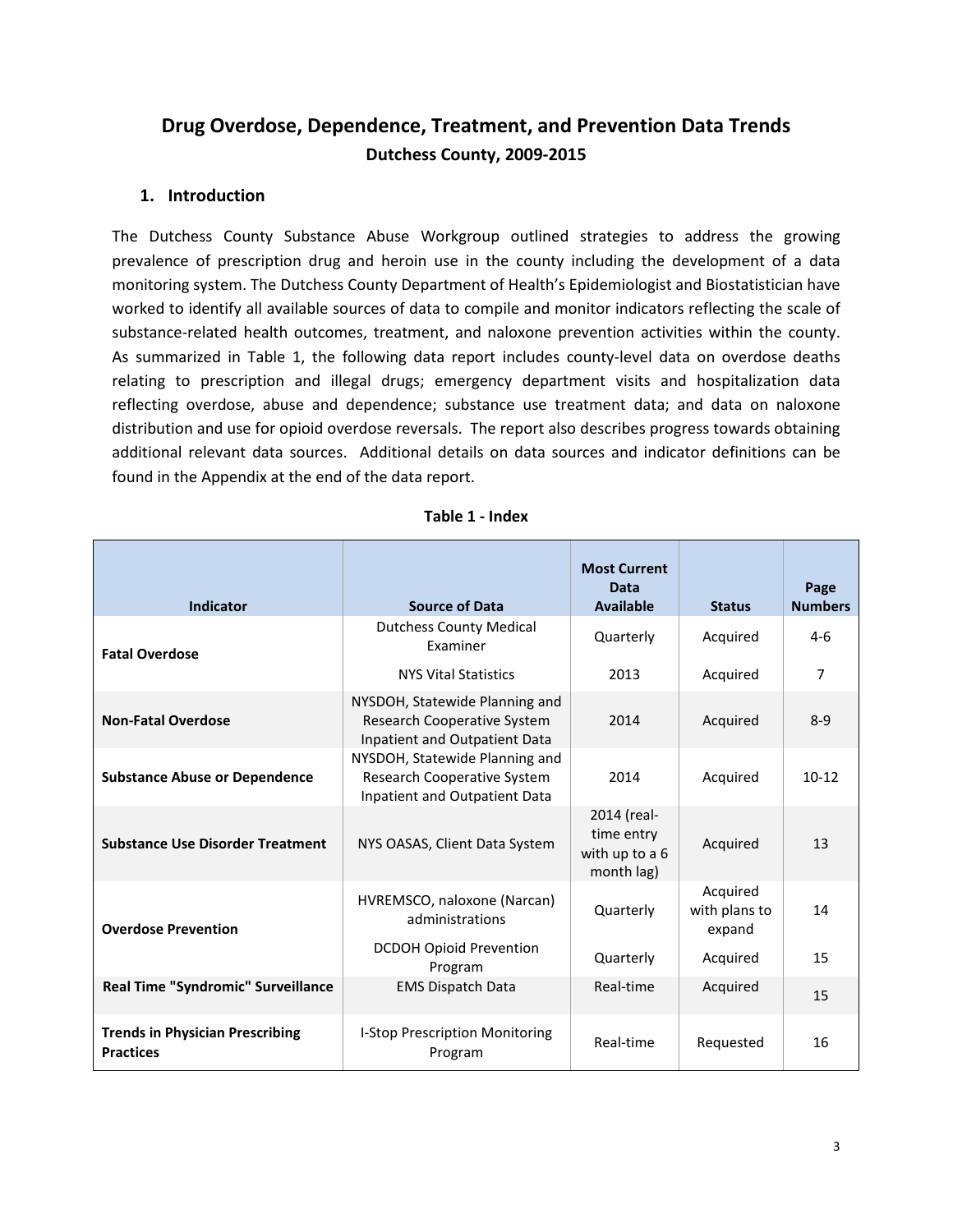#### **2. Fatal Overdoses**

In 2014, overdose was the most common cause of accidental death investigated by the Dutchess County Medical Examiner (DCME), with twice as many overdose deaths as vehicular accidents.

Between 2009 and 2014, DCME investigated 285 deaths occurring in Dutchess County due to overdoses from illegal, prescription and over-the-counter drugs (Fig 1, note: 60 suicide related overdoses not shown). In 2015, as of the end of September, DCME has already investigated an additional 43 overdose deaths unrelated to suicide. Thus, there is no evidence of a decline in unintentional overdose mortality from drugs at this time.



#### **Figure 1**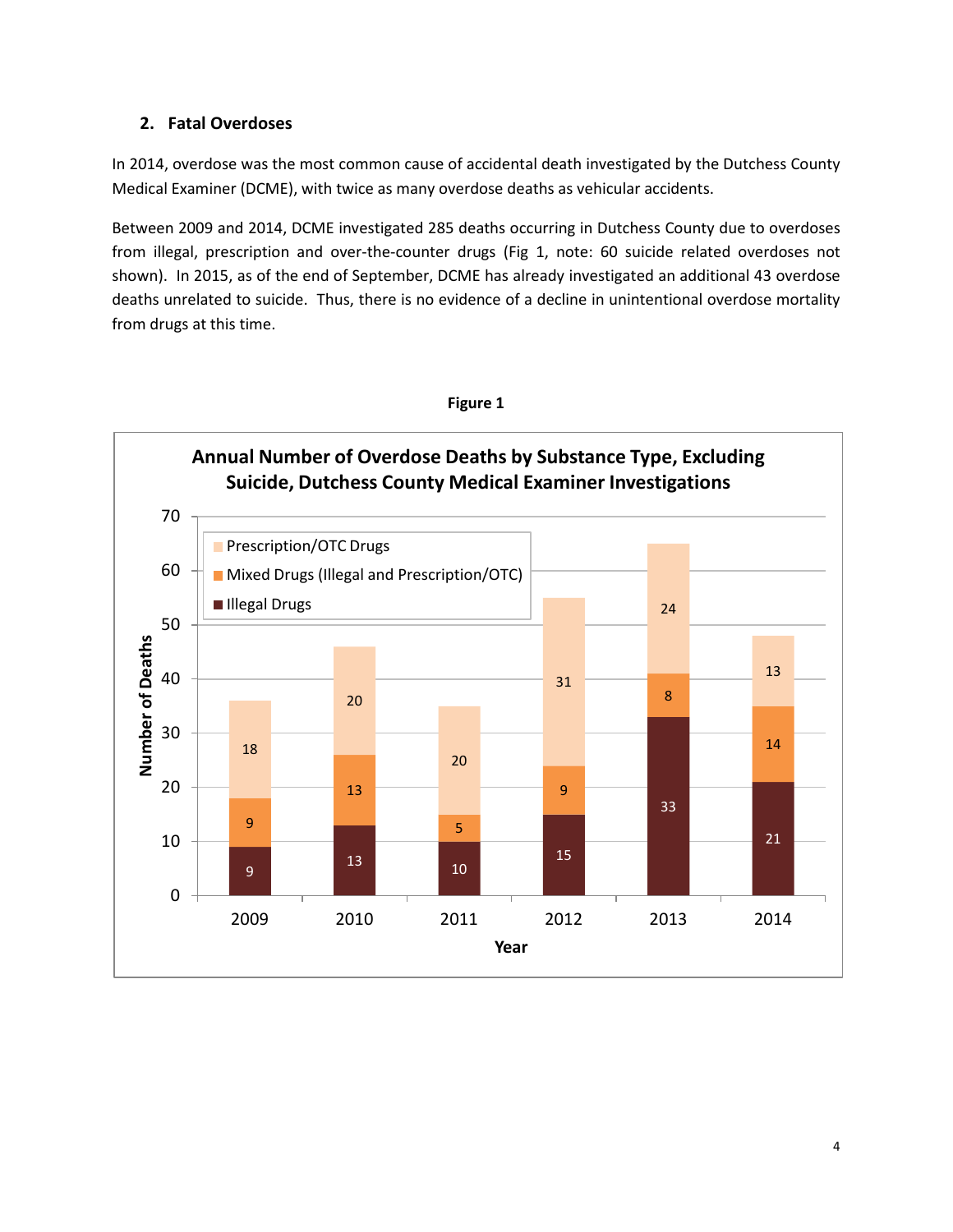Younger decedents were more likely to overdose using illegal drugs, whereas older decedents were more likely to overdose using pharmaceutical drugs (Figure 2).



**Figure 2**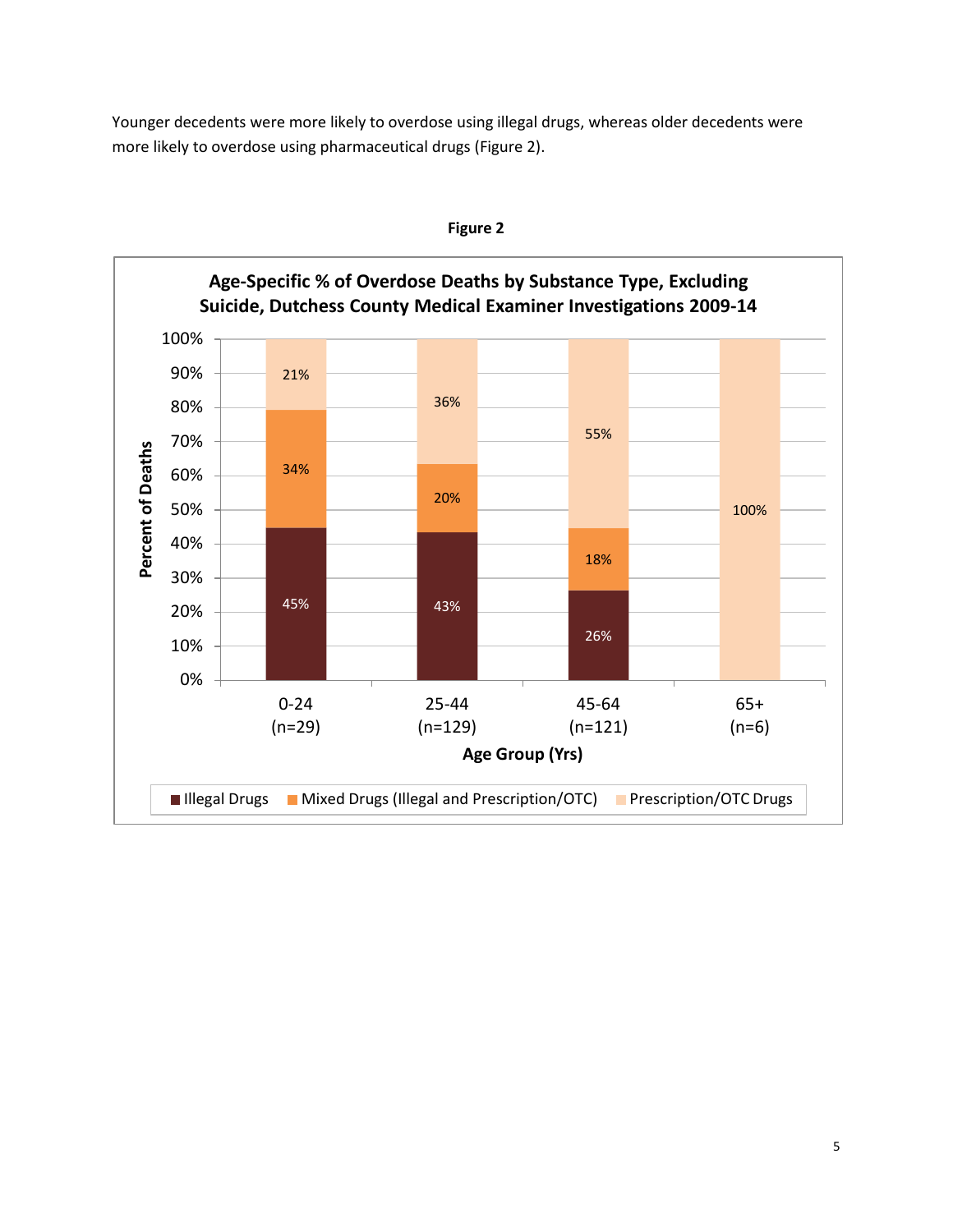More specifically, heroin has accounted for an increasing percentage of overdose deaths (Figure 3). The proportion has remained high in 2015 to date, with 51% of deaths involving heroin. There has also been a continued increase in the proportion of fatalities involving multiple drugs (56% in 2015 to date). Cocaine also contributes to a substantial number of overdose deaths each year, although the trend in Figure 3 did not appear to grow in 2015 (to date, 23% of fatalities involved cocaine).



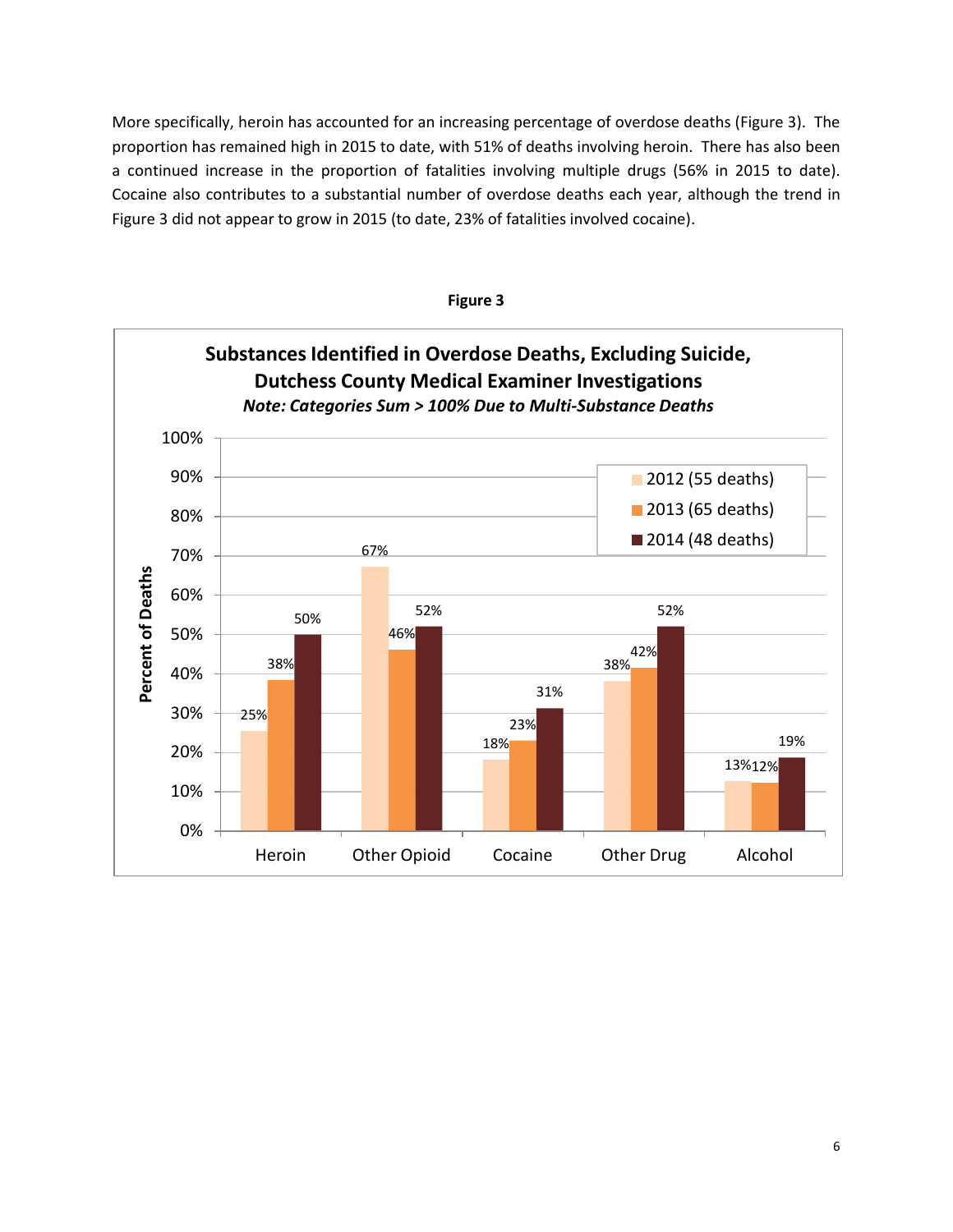Rates of overdose deaths specifically among Dutchess County residents were calculated using death certificate data from Vital Statistics, including residents who died in other counties or states. The rates of unintentional overdose death were approximately twice as high among City of Poughkeepsie residents compared with the rest of Dutchess County (Figure 4).



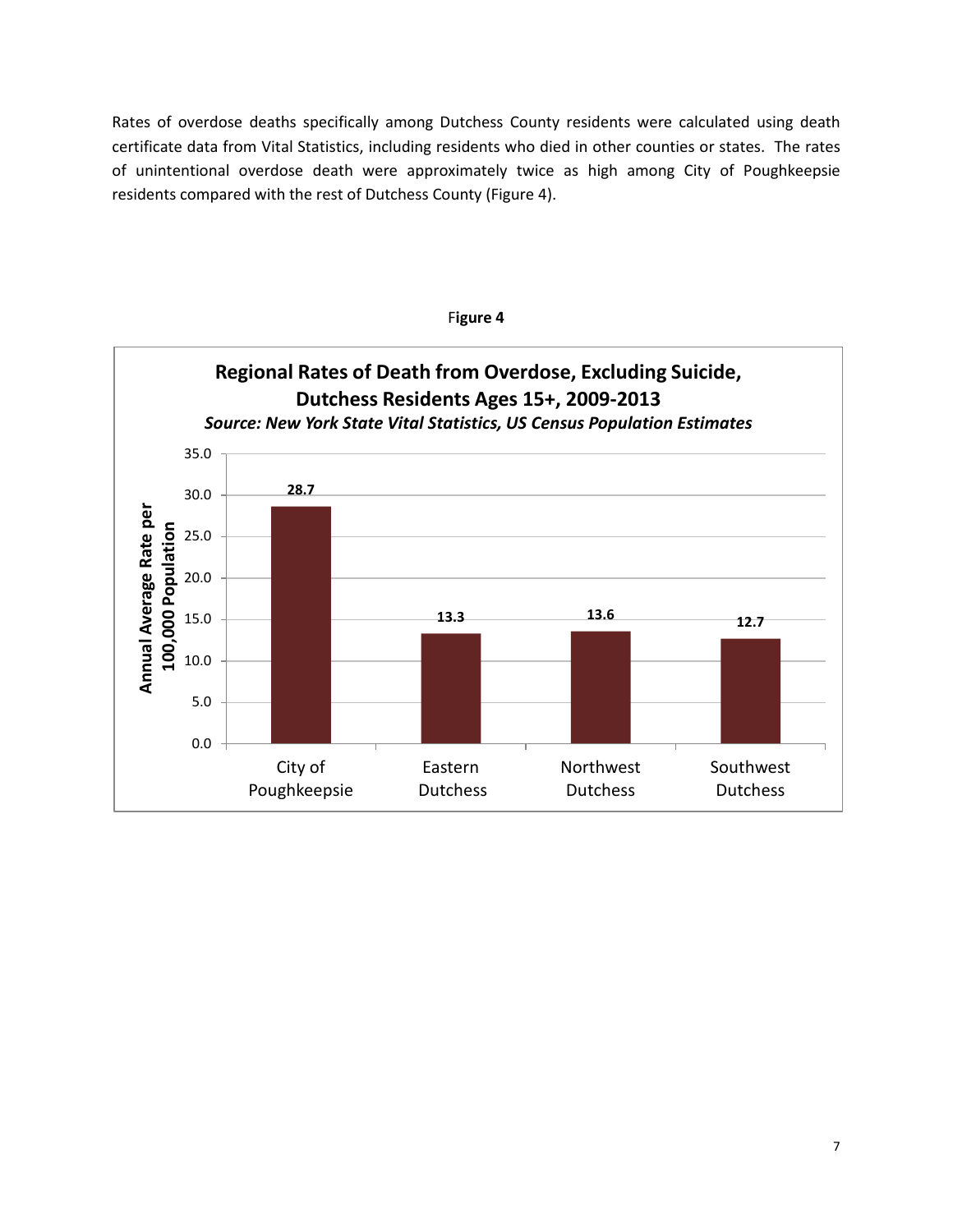#### **3. Non-fatal Overdose by Heroin or Other Opioids**

#### *Dutchess County and Hudson Valley Region*

Between 2010 and 2014 there were 622 emergency room visits and hospitalizations among Dutchess County residents due to unintentional, non-fatal overdose from heroin or other opioids. During the five year period, the proportion of heroin overdoses was roughly the same as opioid overdose (51% vs. 49%). On an annual basis, however, the rate of heroin overdose has more than tripled from 11.8 overdoses per 100,000 in 2010 to 41.8 overdoses per 100,000 in 2014. The rate of overdose from other opioids has decreased slightly from 24.9 overdoses per 100,000 in 2010 to 21.7 overdoses per 100,000 in 2014 (Figure 5).

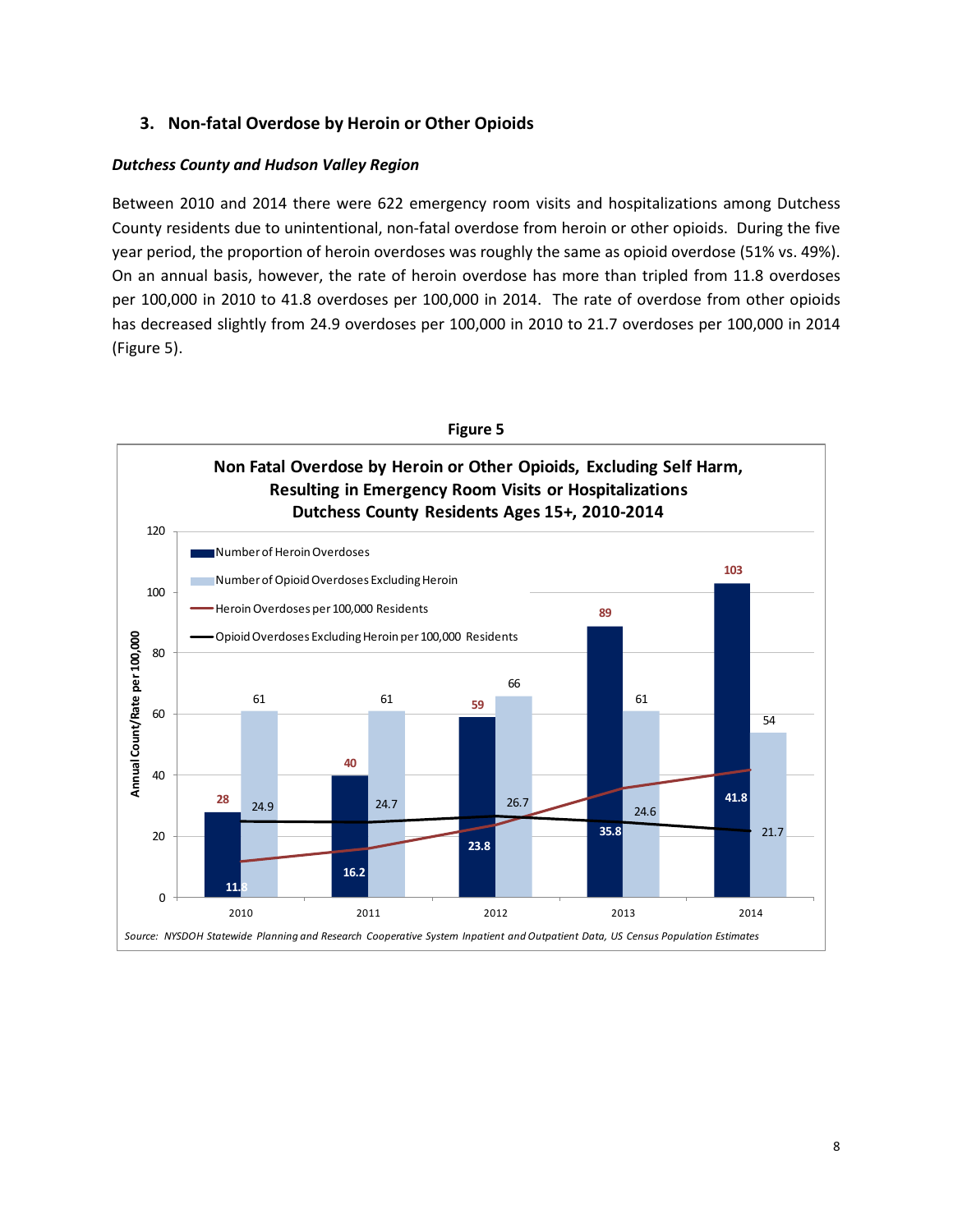Figure 6 compares unintentional, non-fatal overdoses among Dutchess County residents with the Hudson Valley Region overall. Among Dutchess residents, rates of emergency department visits and hospitalizations for non-fatal overdoses from heroin were nearly double the regional average from 2010-2014.

Meanwhile, rates of non-fatal overdose from opioids other than heroin were very similar between Dutchess County residents and the Hudson Valley regional average. Unlike heroin, non-fatal overdoses from other opioids did *not* increase between 2010 and 2014.

#### **Figure 6**

#### **Age Adjusted Rates of Non Fatal Overdose by Heroin or Opioid, Excluding Self Harm, Resulting in Emergency Room Visits or Hospitalizations per 100,000, Ages 15+ Dutchess County and Hudson Valley Regional\* Average, 2010-2014**



\*Dutchess, Orange, Putnam, Rockland, Sullivan, Ulster and Westchester Counties *Source: NYSDOH Statewide Planning and Research Cooperative System Inpatient and Outpatient Data, US Census Population Estimates*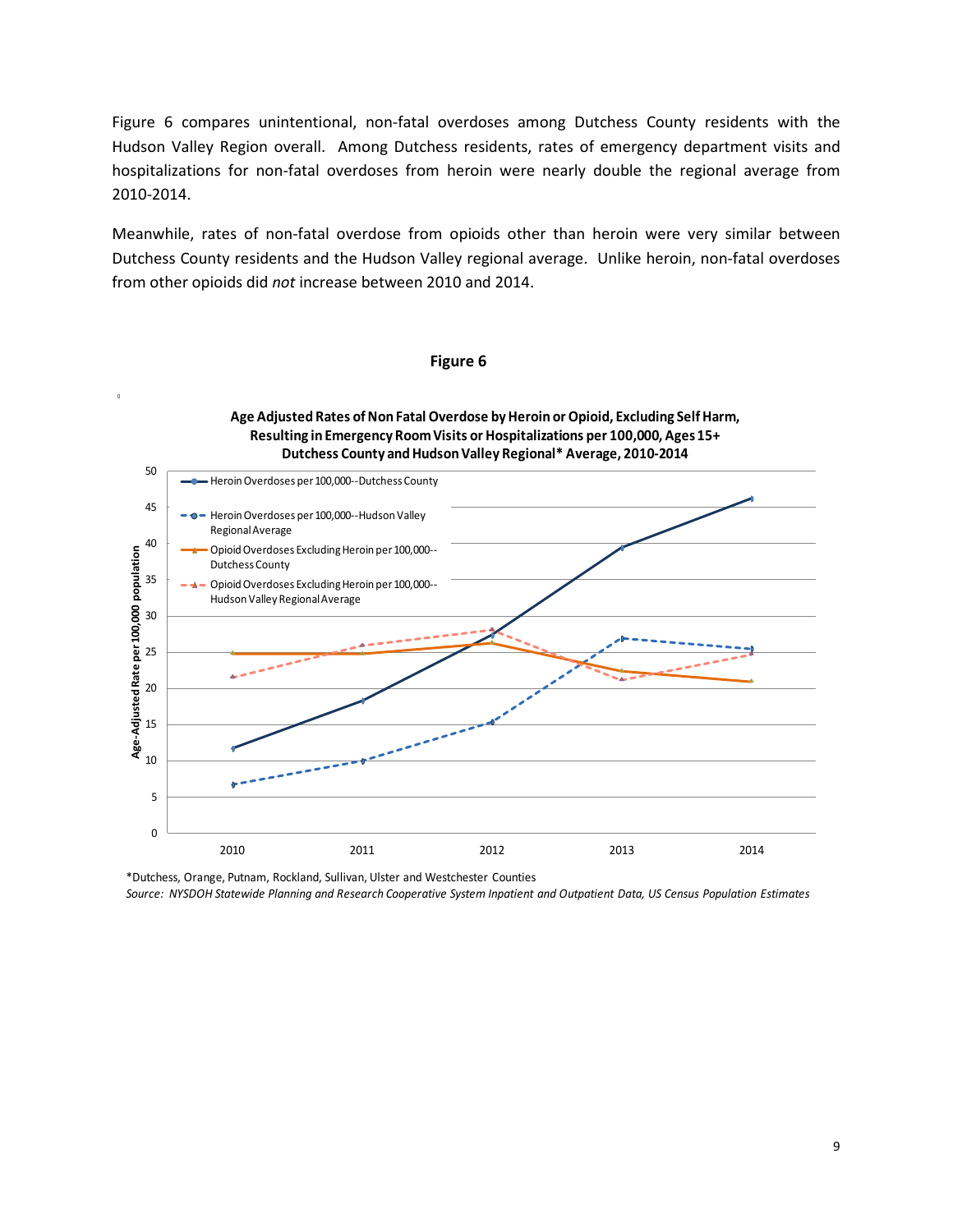#### **4. Substance Abuse or Dependence**

#### *Dutchess County and Hudson Valley Region*

Emergency room visits and hospitalizations indicating underlying substance abuse or dependence are another indicator of the degree of the heroin and opioid use within region. Overall, the average rate of hospital encounters involving underlying abuse/dependence of heroin and/or other opioids among Dutchess County residents was higher than for the Hudson Valley region overall (55.1 per 10,000 vs. 41.6 per 10,000).

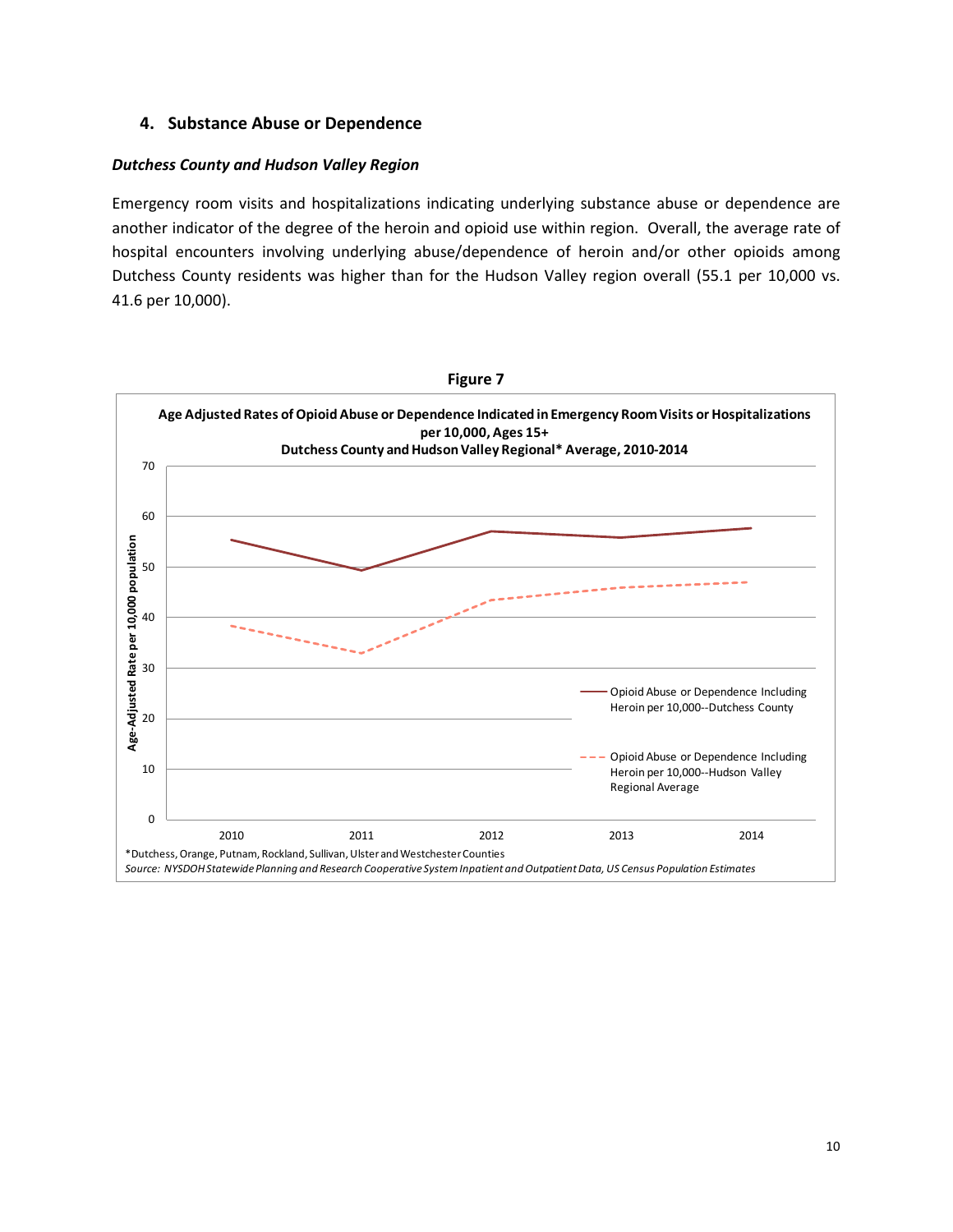#### *Dutchess County by Zip Code*

Within Dutchess County, the highest rate of hospital encounters for underlying opioid abuse/dependence (including heroin) was among residents in the City of Poughkeepsie (159.2 per 10,000 residents). Excluding the City of Poughkeepsie, remaining zip codes were grouped by quartile<sup>[1](#page-12-0)</sup>. The next highest rates were observed among Hyde Park, Pleasant Valley, Salt Point, Pine Plains, Stanford, Amenia and Wappingers Falls residents (62.2-79.4 per 10,000 residents). Rates falling in the second highest quartile (46.7-62.1 per 10,000 residents) were observed among Beacon, the Town of Poughkeepsie, Lagrangeville, Dover Plains, Wingdale and Rhinebeck residents. The remaining municipalities had rates less than 46.7 per 10,000 residents (Figure 8).



<span id="page-12-0"></span> $1$  Where population was less than 700 individuals, zip codes were grouped into the neighboring zip code.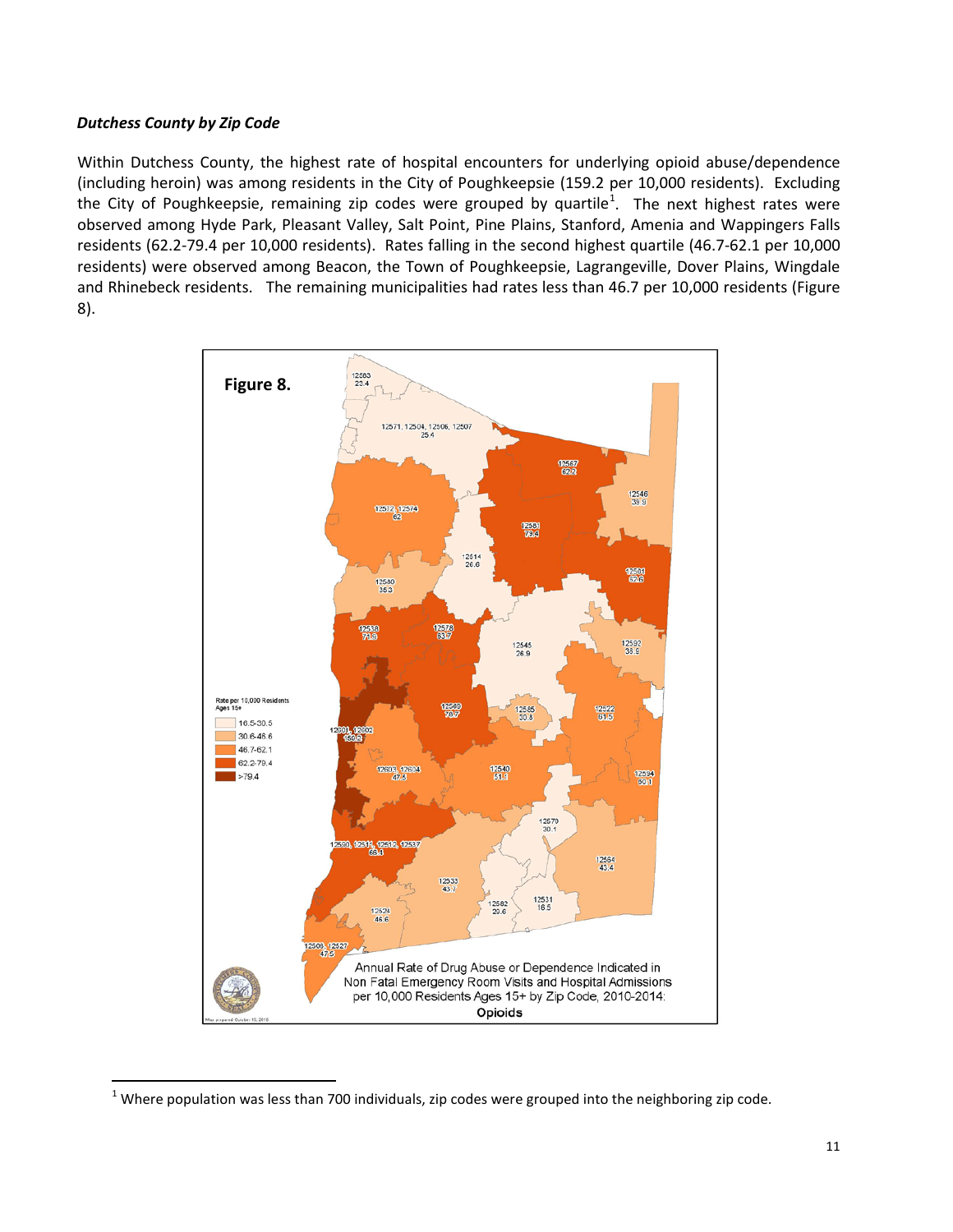#### *Age*

Rates of opioid abuse or dependence (including heroin) indicated in emergency department visits and hospital admissions were highest amongst individuals aged 25-29 years.

Figure 9 also includes rates of cocaine abuse or dependence as well as other drug abuse or dependence (e.g., psychotropics, amphetamines, etc). For cocaine, rates were much lower and varied less by age. For all other drug types, 25-29 year olds experienced the highest rate of abuse or dependence, similar to opioids.

**Figure 9**



*Source: NYSDOH Statewide Planning and Research Cooperative System Inpatient and Outpatient Data, US Census*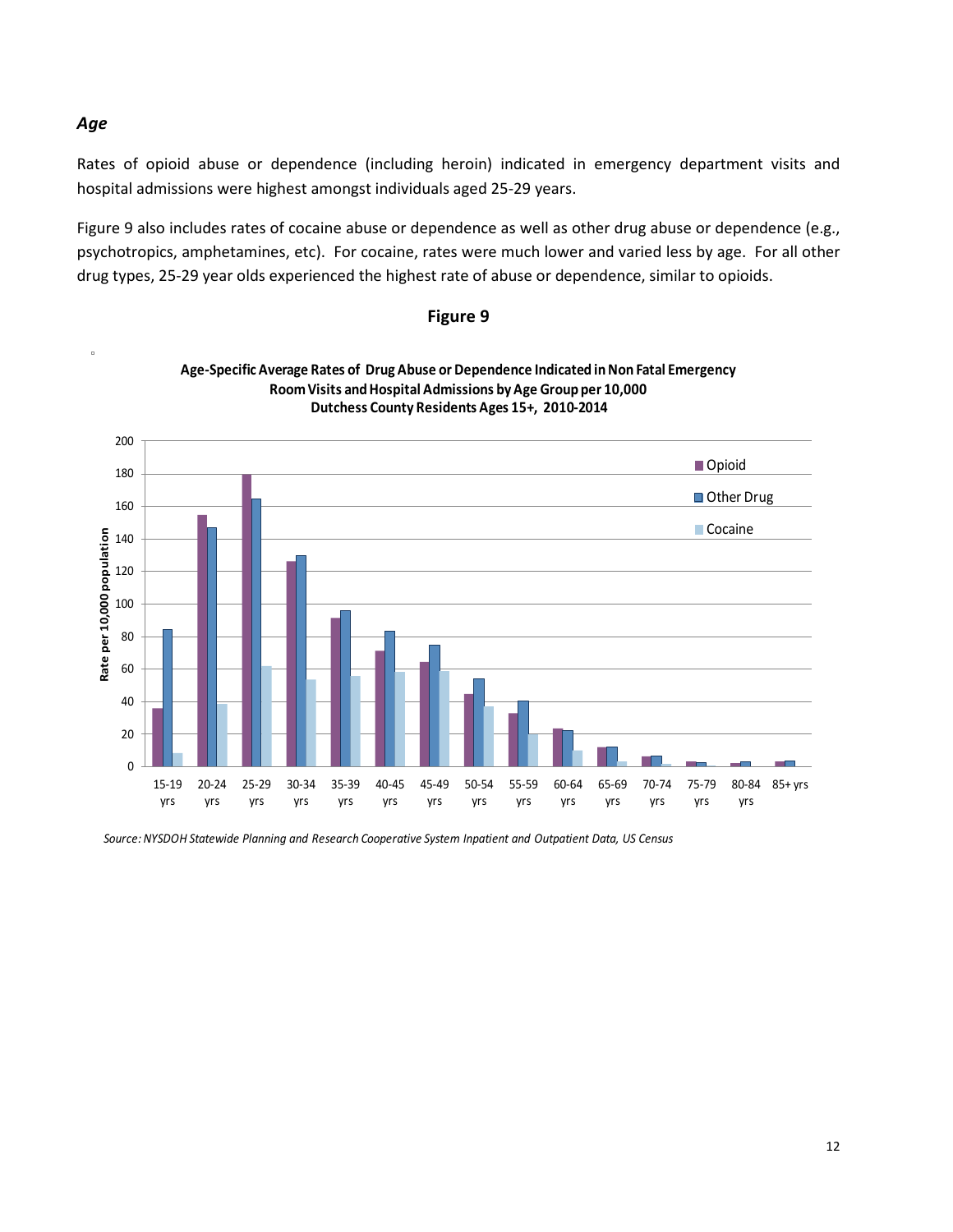#### **5. Substance Use Disorder Treatment**

Between 2010 and 2015 the average annual number of drug treatment admissions to any inpatient, outpatient, residential or methadone maintenance program amongst Dutchess County residents was 2032 events, excluding crisis treatment episodes and any treatment of alcohol. While the number of admissions by any primary substance fluctuated annually during that time, the number of admissions specifically attributed to heroin dependence increased annually from 2010-2015 for a total increase of 51% over the 5 year period (Figure 10).



**Figure 10**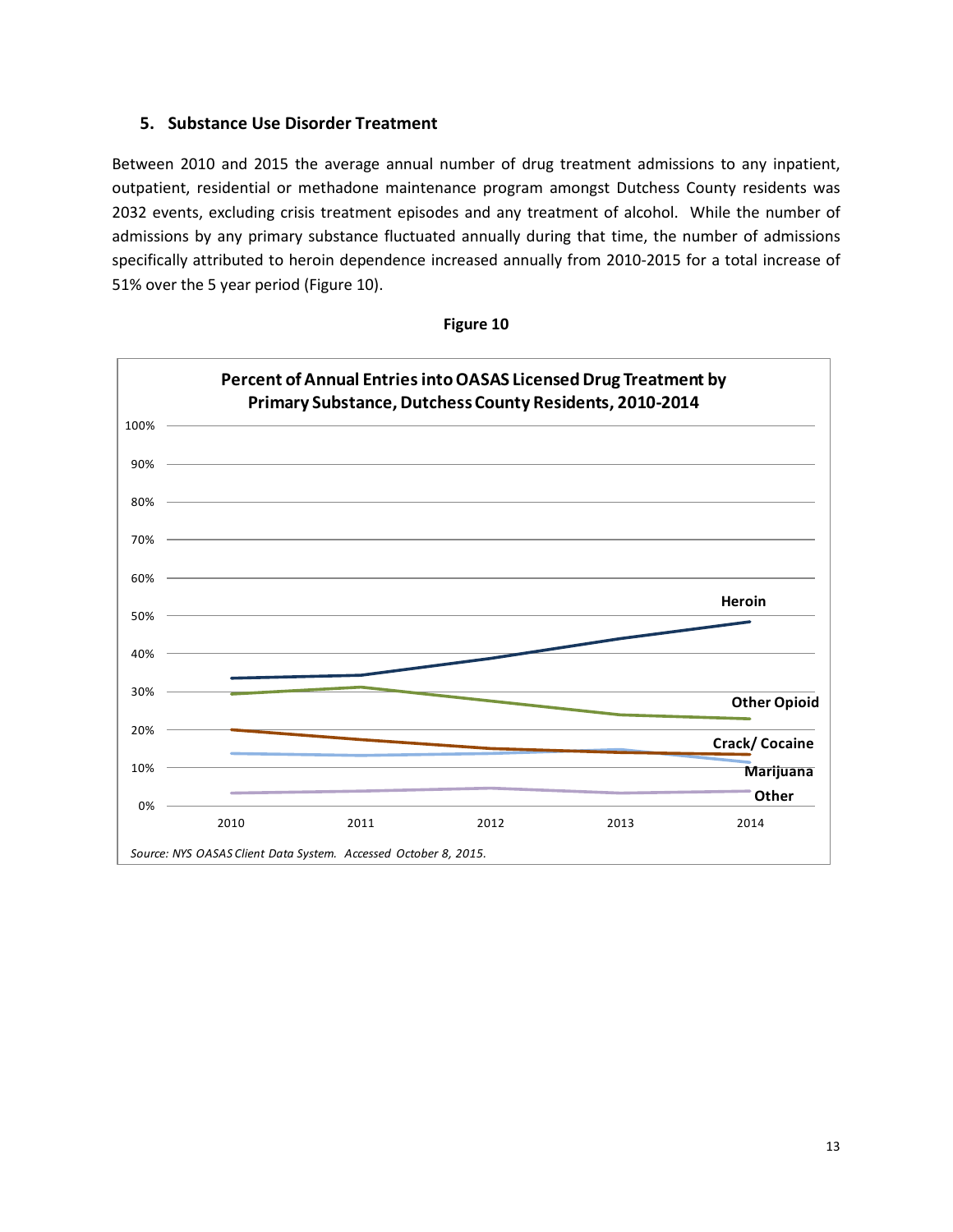#### **6. Overdose Prevention – Naloxone Activities**

#### *Naloxone (Narcan) Use by First Responders*

A growing number of Emergency Medical Service (EMS) providers and Fire Departments have been performing overdose reversals using naloxone (Narcan). The Hudson Valley Regional Emergency Medical Services Council (HVREMSCO) coordinates the reporting of reversals performed in Dutchess, Orange, Sullivan, Rockland, Putnam and Ulster Counties to the New York State Department of Health by aggregating all administrations reported electronically by county. Although not all EMS providers and Fire Departments have yet transitioned from paper-based to electronic reporting, the number of agencies doing so continues to increase.

Table 2 presents the total number of Dutchess County based EMS and Fire Departments reporting naloxone administrations to HVREMSCO electronically since 2013, as of June of 2015. It is important to note that these figures do not include all administrations of naloxone, as not all providers report to HVREMSCO electronically. Reversals also occur that are not captured by HVREMSCO, such as by police departments or community members.

#### **Table 2**

| Naloxone (Narcan) Administrations Reported to<br><b>HVREMSCO Electronically</b> | 2013 | 2014 | <b>Partial Year</b><br>Dec-June 2015 |
|---------------------------------------------------------------------------------|------|------|--------------------------------------|
| Number of Providers Reporting Electronically                                    |      |      |                                      |
| Number of Naloxone Administrations Reported                                     | 249  | 304  | 170                                  |

*Source: Hudson Valley Regional Emergency Services Council, June 2015*

The Dutchess County Department of Health is working with HVREMSCO in the design of a report intended for local health departments that will aggregate patient level demographic information for prehospital overdoses and naloxone use at the county level.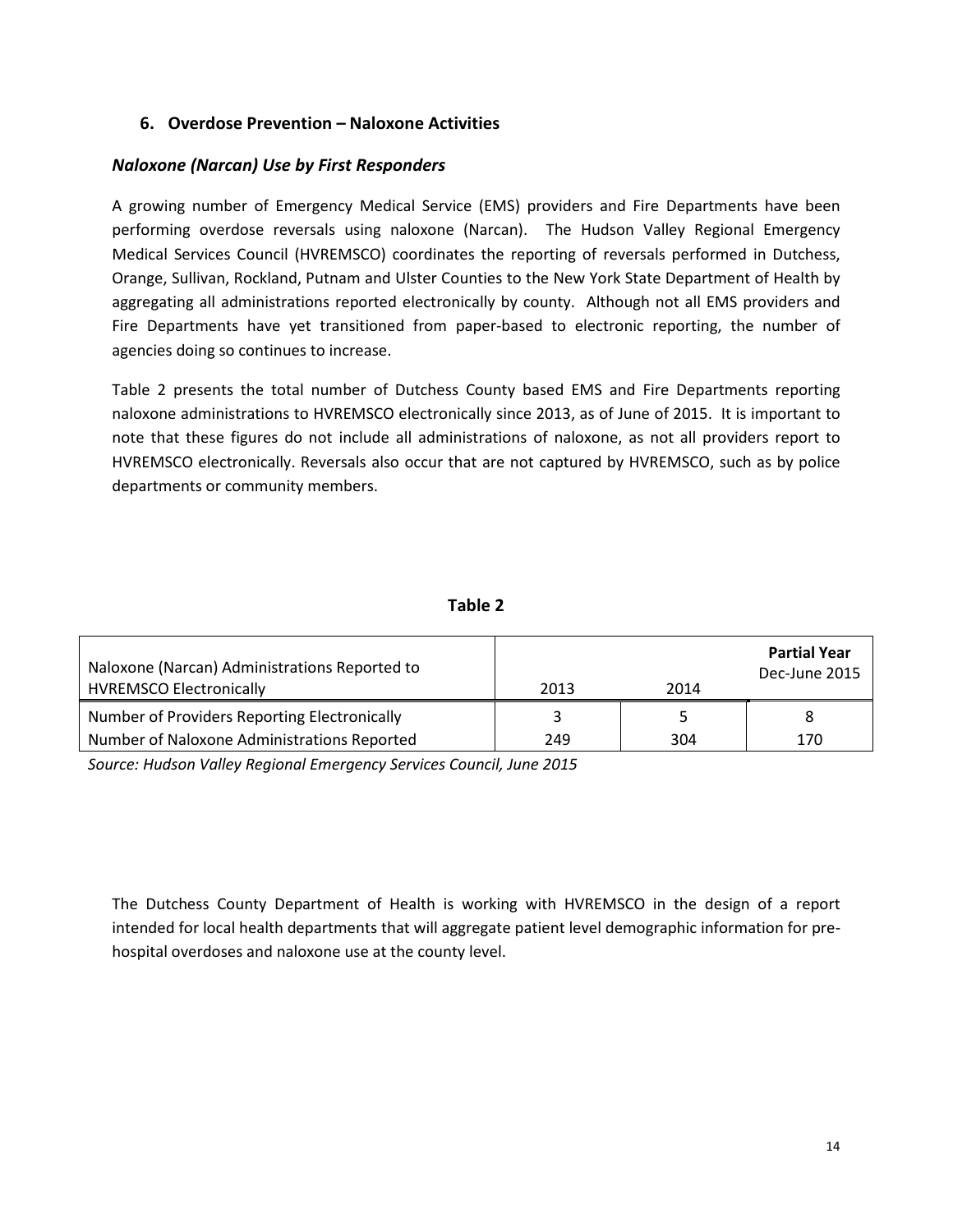#### *Dutchess County Department of Health Overdose Prevention Program*

The Dutchess County Department of Health has independently run an Overdose Prevention Program since June 2014 that is certified by the New York State Department of Health. Through the program, the Department coordinates training and provision of overdose prevention kits to county law enforcement programs and community members. Total numbers trained and kits distributed for the first three quarters of 2015 are presented in Table 3. While not all reversals resulting from provision of these kits are known (e.g., community members or police departments do not report use of the kits in a standard way), the Department is aware of 22 overdose reversals during the first three quarters of 2015.

|                                             |           |           |           | <b>Total for</b><br><b>Partial Year</b> |
|---------------------------------------------|-----------|-----------|-----------|-----------------------------------------|
| <b>Dutchess County Department of Health</b> |           |           |           | Jan-Sept                                |
| <b>Overdose Prevention Program</b>          | Quarter 1 | Quarter 2 | Quarter 3 | 2015                                    |
| Number of Law Enforcement Officers Trained  | 96        | 29        | 20        | 145                                     |
| Number of Community Members Trained         | 52        | 108       | 109       | 269                                     |
| Number of Intramuscular Kits Distributed    | 55        | 103       | 57        | 215                                     |
| Number of Intranasal Kits Distributed       | 45        | 34        | 30        | 109                                     |

| able |
|------|
|------|

#### **7. Real Time ("Syndromic") Surveillance – EMS Dispatches for Suspected Overdose**

The Department has real-time access to EMS dispatch data collected by the Dutchess County E911 call center. Information captured in the real-time reports includes date, time, address/town, nature of call (reported by caller to Dutchess E911 at the time of dispatch), call type (basic or advanced life support, emergency or non-emergency mode), and hospital transfer status.

The Department has evaluated measures based on different text search criteria for the terms "overdose" and "heroin." These measures do not reflect the universe of overdose or heroin-related EMS responses, since the implicated substance is infrequently noted at the time of dispatch, and the event itself may not be recognized as an overdose at the time of dispatch; e.g., the nature of call might be recorded as "unresponsive." Another primary limitation is that the City of Poughkeepsie has its own dispatch center and does not report to the Dutchess E911 data system at this time. Nonetheless, the measures serve as a sentinel of EMS responses for heroin and other overdoses in Dutchess County and can be internally benchmarked to identify unusual peaks in near real-time, which could signal an event such as fentanyl-tainted heroin distribution, or emerging threats like synthetic cannabinoids, a growing area of concern in the region. The Department will continue to evaluate the feasibility and utility of realtime EMS dispatch surveillance.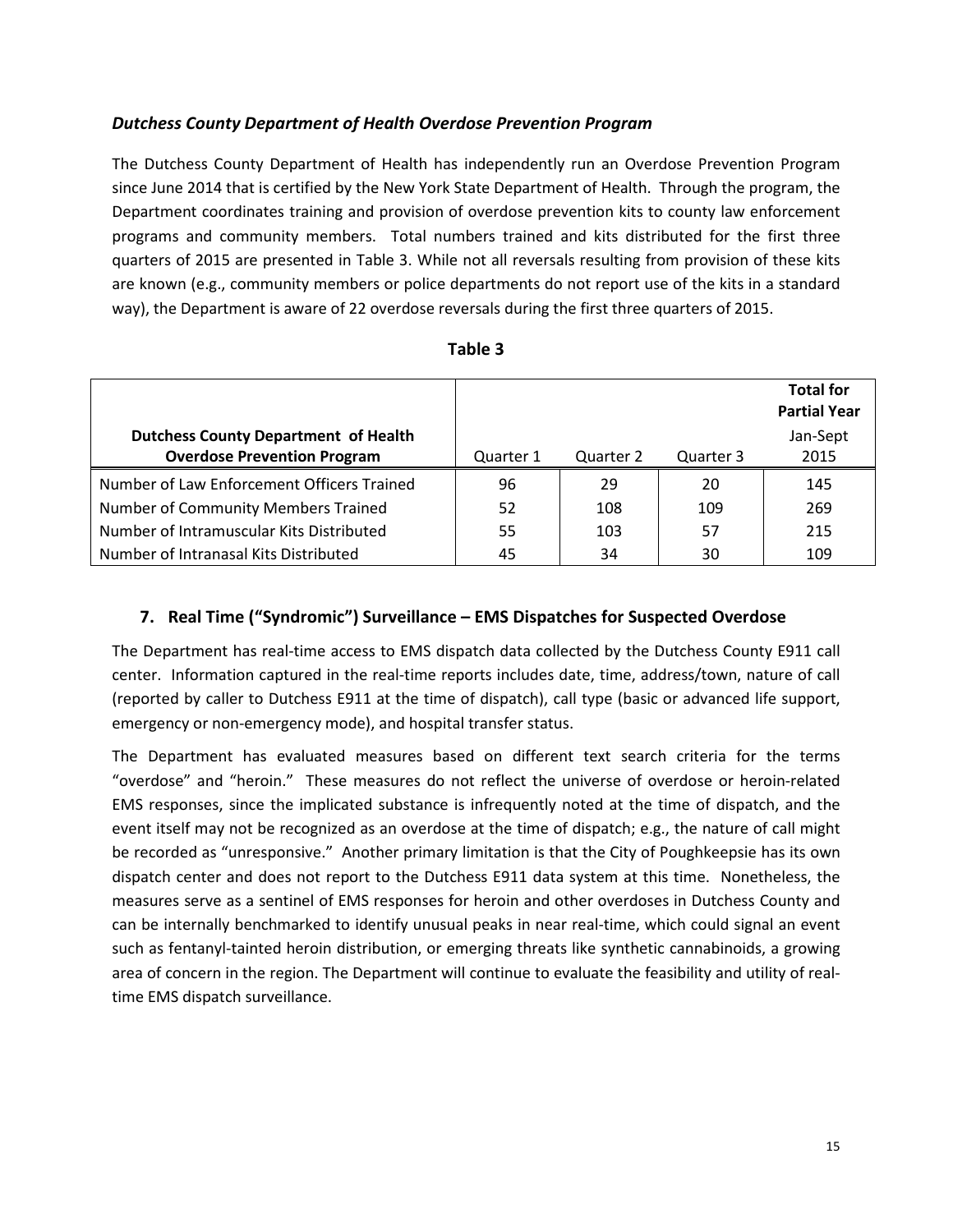#### **8. Prescription Drug Monitoring**

All New York State pharmacies and dispensing practitioners are required to submit their controlled substance dispensing data to the Bureau of Narcotic Enforcement. The Prescription Monitoring Program Registry provides healthcare practitioners and pharmacists with secure access to view patients' recent controlled substance prescription history. Since August 27, 2013, most New York State prescribers have been required to consult the Prescription Monitoring Program (PMP) Registry when writing prescriptions for Schedule II, III, and IV controlled substances.

The Dutchess County Department of Health has requested summary statistics on the number of opioid prescriptions submitted by Dutchess County healthcare providers and the number filled by County residents, for all available years of monitoring. Summaries by age, sex, and zip code have also been requested. Similar data have been provided to the New York City Department of Health and Mental Hygiene for surveillance reports since 2012. Despite multiple attempts to reach out to the PMP, we have not received any data nor updates on the status of our request since July 15, 2015.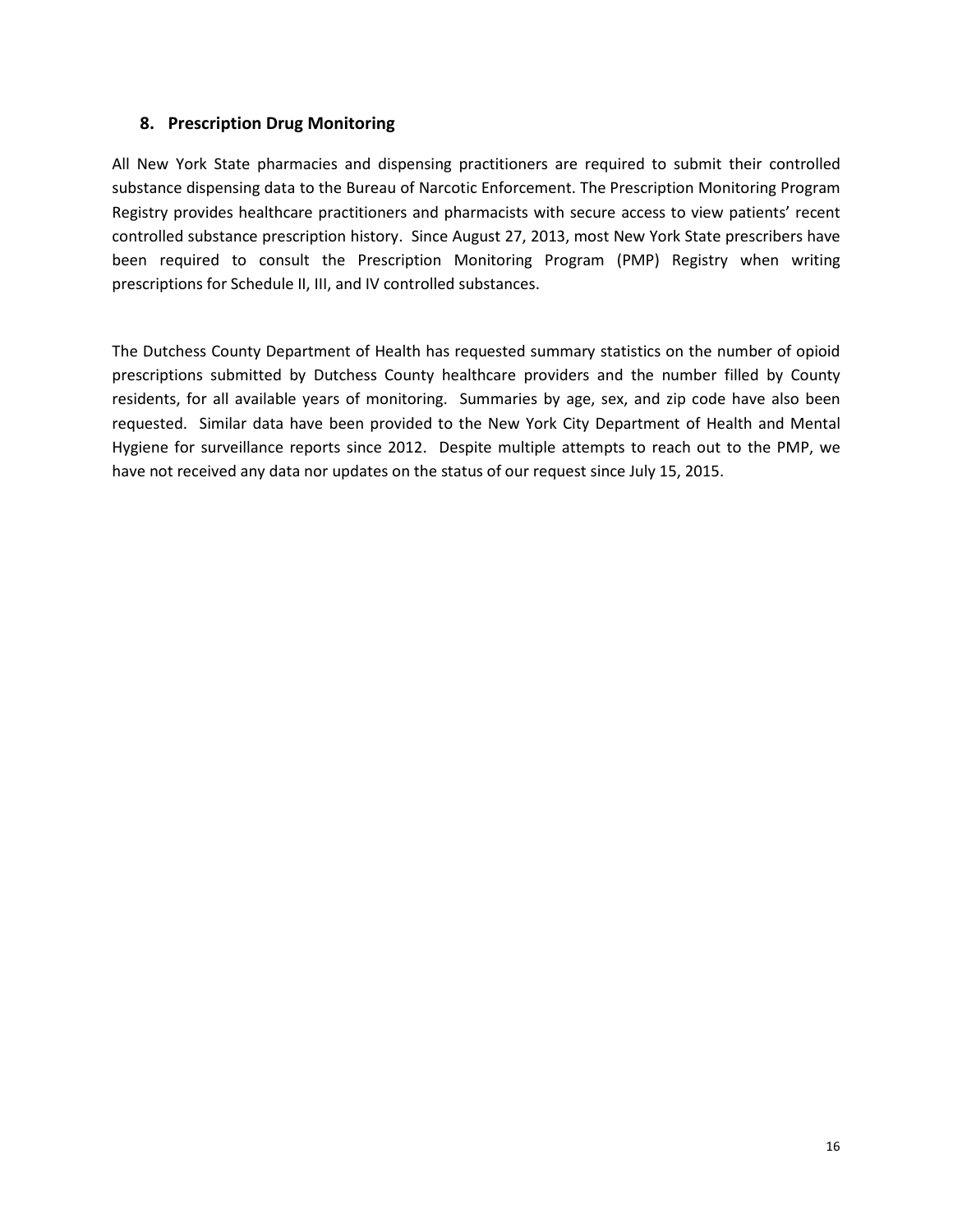## **Appendix to Data Report: Measure Definitions and Data Notes by Source**

| <b>Data Source</b>                                                                                                                                     | <b>Measure Definition</b>                                                                                                                                                                                                                                                                                                                                                                                                                                                            | <b>Notes</b>                                                                                                                                                                                                                                                                                                                                                                                     |
|--------------------------------------------------------------------------------------------------------------------------------------------------------|--------------------------------------------------------------------------------------------------------------------------------------------------------------------------------------------------------------------------------------------------------------------------------------------------------------------------------------------------------------------------------------------------------------------------------------------------------------------------------------|--------------------------------------------------------------------------------------------------------------------------------------------------------------------------------------------------------------------------------------------------------------------------------------------------------------------------------------------------------------------------------------------------|
| <b>US Census Bureau</b>                                                                                                                                | U.S. Census Bureau's Annual County<br>Population Estimates were used to obtain<br>denominators for all rate calculations.                                                                                                                                                                                                                                                                                                                                                            |                                                                                                                                                                                                                                                                                                                                                                                                  |
| <b>Dutchess County</b><br><b>Medical Examiner</b><br>(DCME)                                                                                            | Deaths investigated by the Dutchess<br>County Medical Examiner where the cause<br>of death was determined to be drug-<br>related substance abuse, excluding suicide.                                                                                                                                                                                                                                                                                                                 | Investigations/decedents include<br>non-county residents who died in<br>Dutchess County. By the same<br>token, Dutchess residents deaths<br>that occur out-of-county are not<br>reported to the DCME.                                                                                                                                                                                            |
| Vital Statistics /<br><b>Death Certificates</b>                                                                                                        | Deaths of Dutchess County residents where<br>the underlying cause of death listed on the<br>death certificate was accidental drug<br>poisoning (ICD-10 codes X40-X44) or drug<br>poisoning of undetermined intent (ICD-10<br>codes Y10-Y14).                                                                                                                                                                                                                                         | Includes Dutchess County residents<br>regardless of the place of death,<br>whether in-county or elsewhere.<br>Only the underlying cause of death is<br>currently provided by the Office of<br>Vital Statistics in annual data sets<br>shared with Dutchess County;<br>measure does not include deaths<br>where drug poisoning was listed as a<br>contributing cause of death.                    |
| <b>New York</b><br>Statewide<br>Planning and<br>Research<br>Cooperative<br>System (SPARCS)-<br>Hospitalizations<br>and Emergency<br><b>Room Visits</b> | Non-fatal Heroin Overdose - Hospital<br>admissions and emergency department<br>visits, excluding patient dispositions of<br>death, where any diagnosis field was listed<br>as heroin poisoning (ICD-9-CM code<br>965.01) or contained an injury cause of<br>unintentional heroin poisoning (ICD-9-CM<br>codes E850.0); excluding records where any<br>diagnosis or injury cause was listed as<br>intentional drug poisoning (E950(.0-.5),<br>E962.0) or adverse effects of a drug in | Records include hospitalizations and<br>emergency department visits for<br><b>Dutchess County residents occurring</b><br>in any hospital in New York State;<br>out-of-state events are not included.<br>Data reflect number of admissions<br>and visits, not the unique number of<br>individuals seeking care due to the<br>fact that data are de-identified.<br>Emergency department visits are |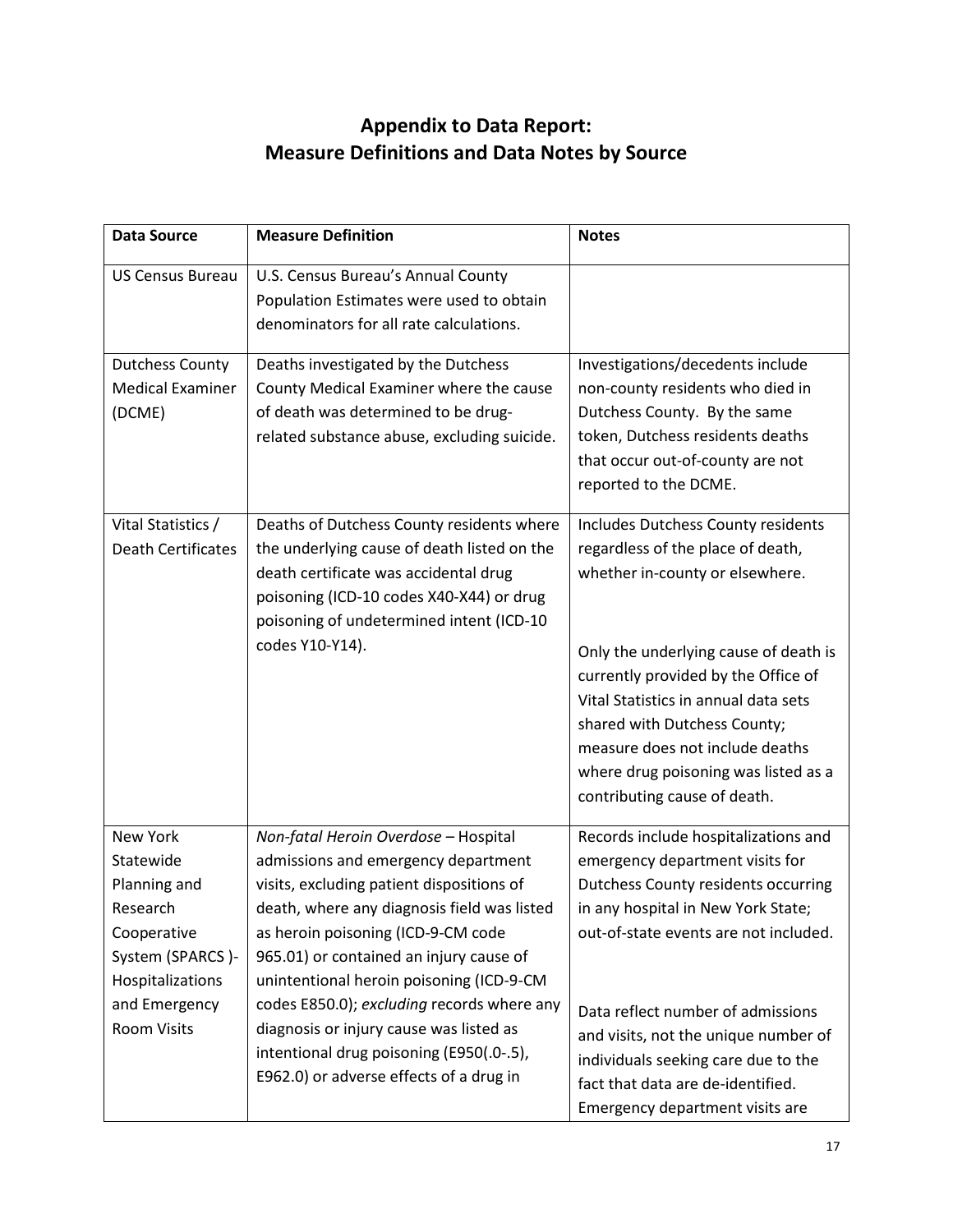#### therapeutic use (E930-E949).

*Non-fatal Overdose by Other Opioids* -

Hospital admissions and emergency department visits, excluding deaths, where any diagnosis field was listed as opioid poisoning other than heroin (ICD-9-CM codes 965.00, 965.02, 965.03, 965.04, 965.05, 965.06, 965.07, 965.08, or 965.09) or contained an injury cause of unintentional opioid poisoning other than heroin (ICD-9-CM codes E850.1-.2); *excluding* records where any diagnosis or injury cause was listed as intentional drug poisoning (E950(.0-.5), E962.0) or adverse effects of a drug in therapeutic use (E930- E949).

*Opioid Abuse or Dependence* - Hospital admissions and emergency department visits, excluding deaths, where any diagnosis field was listed as opioid abuse or dependence (ICD-9-CM codes 304(.00- .02,.70,.71,.72),305(.50-.52)).

*Cocaine Abuse or Dependence -* Hospital admissions and emergency department visits, excluding deaths, where any diagnosis field was listed as cocaine abuse or dependence (ICD-9-CM codes 304(.20- .22), 305(.60-.62)).

*Other Drug Abuse or Dependence* - Hospital admissions and emergency department visits, excluding deaths, where any diagnosis field was listed as drug abuse or

those events resulting in treatment and same-day discharge or transfer to another facility; Patients admitted from the ED as an inpatient to the same facility are counted as admissions, not visits.

For comparison, data were also obtained for all residents of the Hudson Valley region including the counties of Dutchess, Orange, Putnam, Rockland, Sullivan, Ulster, and Westchester.

Each record has a primary diagnosis and 24 other diagnosis fields available, plus a cause-of-injury field; injury causes may also be listed in any diagnostic field other than the primary diagnosis.

While ICD-9-CM codes exist for heroin separately from other other opioids for poisonings (i.e. overdoses), ICD-9-CM codes for drug abuse and dependence do not distinguish heroin separately from other opioids.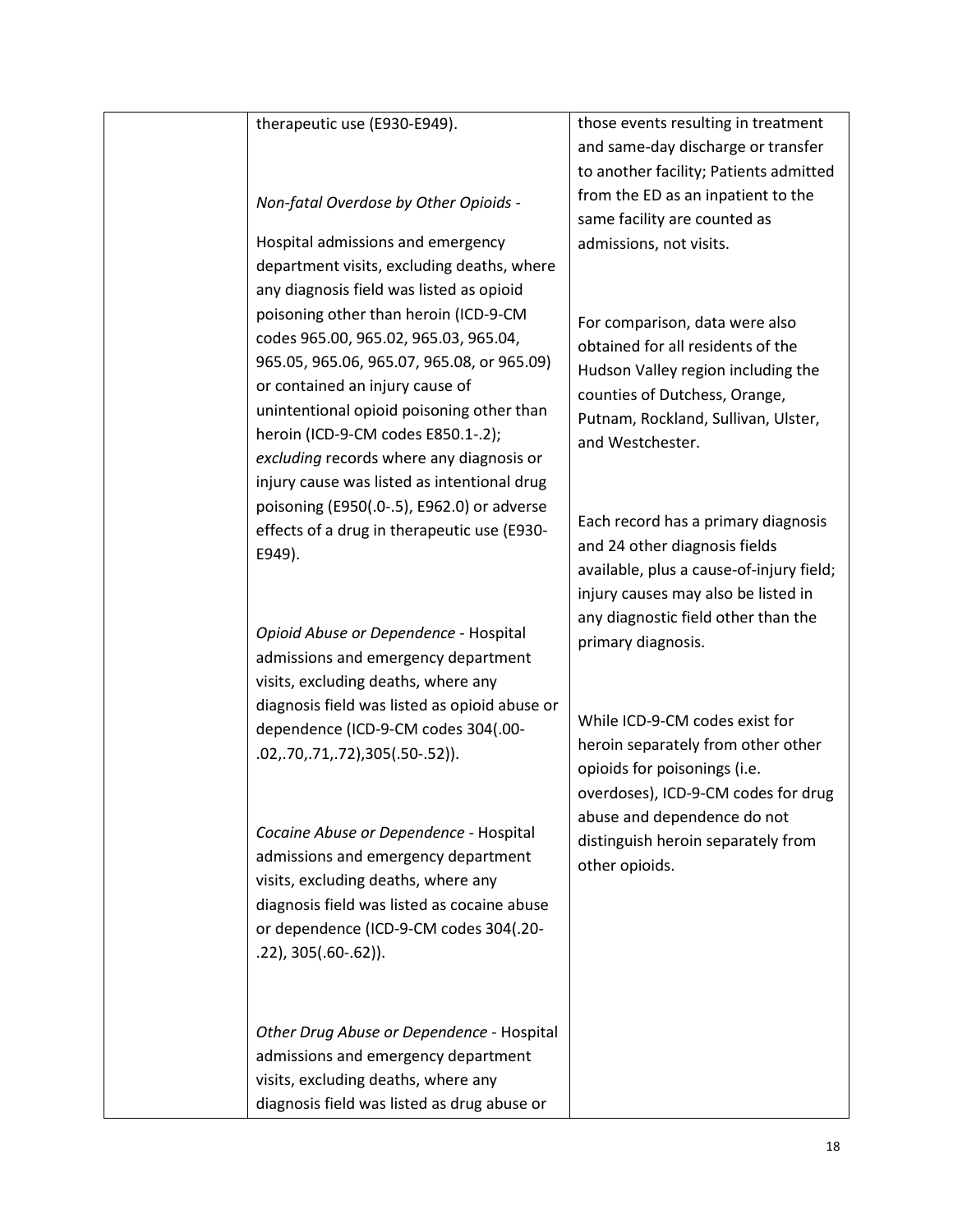|                                                                                                         | dependence other than opioids or cocaine<br>(ICD-9-CM codes 304(.10-.12,.30-<br>32, 40, 42, 50-.52, 60-.62, 80-.82, 90-.92),<br>305(.20-.22,.30-.32,.40-.42,.70-.72,.80-<br>$.82, .90-.92$ ). |                                                                                                                                                                 |
|---------------------------------------------------------------------------------------------------------|-----------------------------------------------------------------------------------------------------------------------------------------------------------------------------------------------|-----------------------------------------------------------------------------------------------------------------------------------------------------------------|
| <b>New York State</b><br><b>OASAS Client</b><br>Data System -<br>Substance Abuse                        | Proportion of admissions into any OASAS-<br>licensed drug treatment program in New<br>York State, including inpatient, outpatient,<br>residential, and methadone maintenance                  | Data exclude out-of-state treatment<br>and treatment in privately operated<br>programs that are not licensed by<br>OASAS.                                       |
| Treatment                                                                                               | programs, among Dutchess County<br>residents, stratified by drug type (alcohol<br>excluded): heroin, other opioids,<br>crack/cocaine, marijuana, or other drug.                               | Counts reflect total<br>admissions/entries, not unique<br>patients due to the fact that data are<br>de-identified.                                              |
| <b>Hudson Valley</b><br><b>Regional EMS</b><br>Council<br>(HVREMSCO) -<br>Naloxone<br>(Narcan) Use Data | Number of naloxone (Narcan)<br>administrations within Dutchess County by<br>first responders reported to HVREMSCO.                                                                            | EMS agencies that do not submit<br>electronic records are not captured.<br>Currently approximately 40% of<br>agencies in the Hudson Valley submit<br>via paper. |
| <b>Dutchess County</b><br>Department of<br>Health $-$<br>Naloxone Training<br>and Kit Data              | Number of law enforcement officers or<br>community members trained by DCDOH to<br>administer naloxone (Narcan), and number<br>of naloxone kits distributed                                    |                                                                                                                                                                 |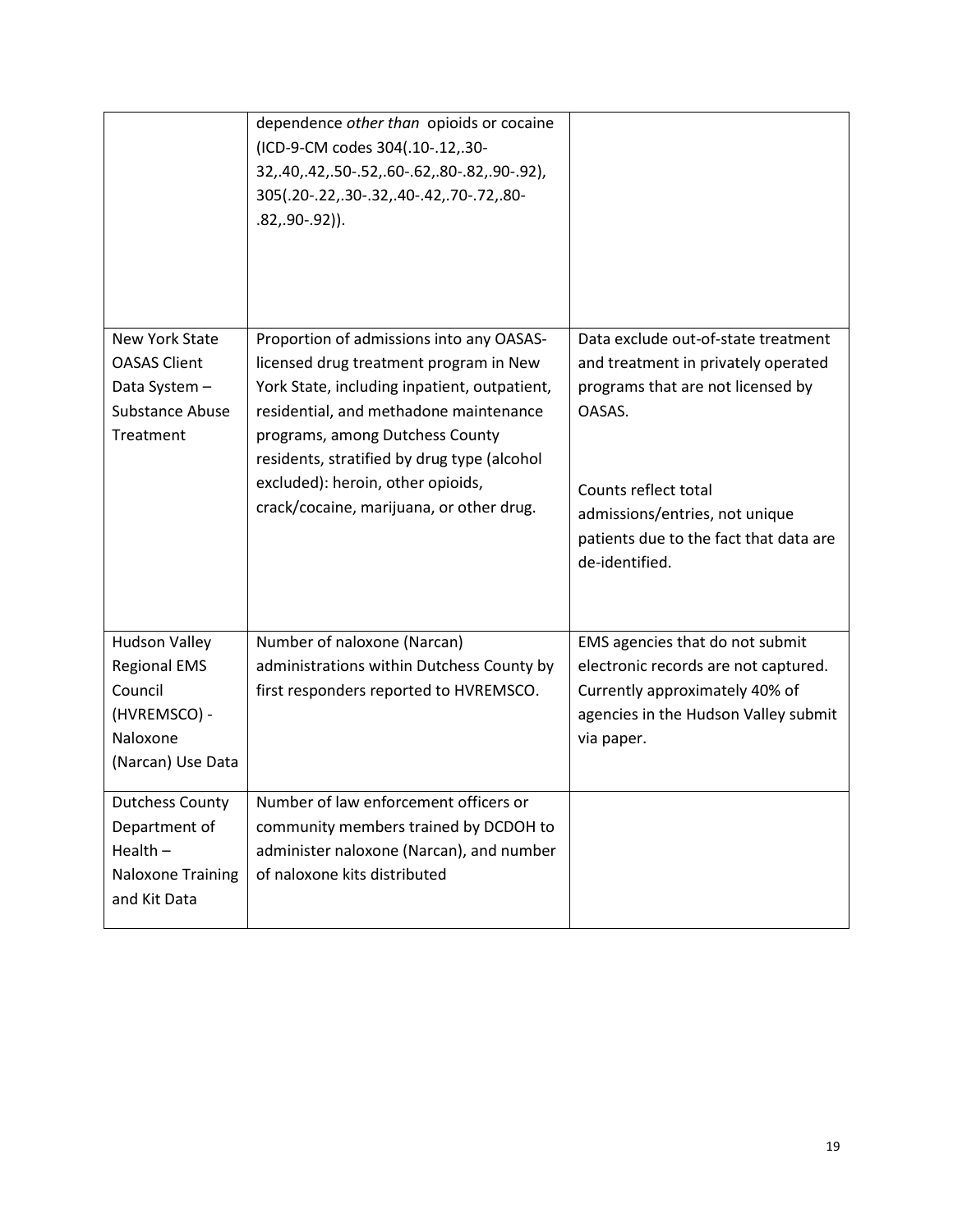## **2014 and 2015 Activities and Work Plan progress**

## **Focus Area #1 – Provide information and engage the community**

**Goal 1:** Offer a community education program to the general public

**Goal 2:** Improve provider (medical and dental) prescribing practices

| <b>Planned Actions</b>                                                                | 2014 Progress                                                                                                                                                                                                                                                                                                                                                                                                                                                    | 2015 Progress                                                                                                                                                                                                                                                                              |
|---------------------------------------------------------------------------------------|------------------------------------------------------------------------------------------------------------------------------------------------------------------------------------------------------------------------------------------------------------------------------------------------------------------------------------------------------------------------------------------------------------------------------------------------------------------|--------------------------------------------------------------------------------------------------------------------------------------------------------------------------------------------------------------------------------------------------------------------------------------------|
| Form "Public Awareness<br>and Communications<br>Committee"                            | Committee formed and<br>$\bullet$<br>working in a number of<br>areas, particularly website<br>development (more details<br>below)                                                                                                                                                                                                                                                                                                                                | <b>Public Awareness Committee</b><br>$\bullet$<br>has been folded into the larger<br>Substance Abuse Workgroup.                                                                                                                                                                            |
| Select evidence based<br>public education<br>campaign strategies to<br>be implemented | <b>CAPE Public Service</b><br>$\bullet$<br>Announcement 2013 &<br>2014 in conjunction with<br><b>PAMAL Broadcasting</b><br>(countywide reach) "Alcohol<br>and Drug Abuse Hurts<br>Everyone in the Family It<br>Doesn't Have to be That<br>Way" (Substance Abuse and<br><b>Mental Health Services</b><br>Administration)<br>Combat Heroin Campaign<br>$\bullet$<br>released by NYS Office of<br><b>Alcohol and Substance</b><br>Abuse Services, September<br>2014 | • CAPE Public Service<br>Announcement 2015: Parents<br>Who Host Lose the Most,<br>Heroin: Snapchat, PAMAL,<br>Social Media (ThinkSocialFirst),<br>National TV Media Campaign<br>• State webpage linked to DC<br>website                                                                    |
| Identify target groups for<br>awareness intervention                                  | General Public -<br>$\bullet$<br><b>Community Forums</b><br>conducted (See<br>Attachment #2)<br>Senior Citizens: Drug<br>$\bullet$<br>collection at Office for the<br>Aging picnics in Wappinger,<br>Pine Plains, Beacon, City of<br>Poughkeepsie, Town of<br>Poughkeepsie and Town of<br>LaGrange coordinated by                                                                                                                                                | • Community Forums:<br>- March 5 at DC BOCES: CTI: 600<br>Youth (CAPE)<br>-March 16 Roy C. Ketcham: 300<br>Youth (CAPE)<br>-April 18 Local CSEA: 30 adults<br>(CAPE)<br>-April 23 Spackenkill HS: 25<br>Adults (CAPE)<br>-April 25 at Spackenkill grades<br>9-12: 500 students and faculty |

**Goal 3:** Establish a data monitoring and sharing system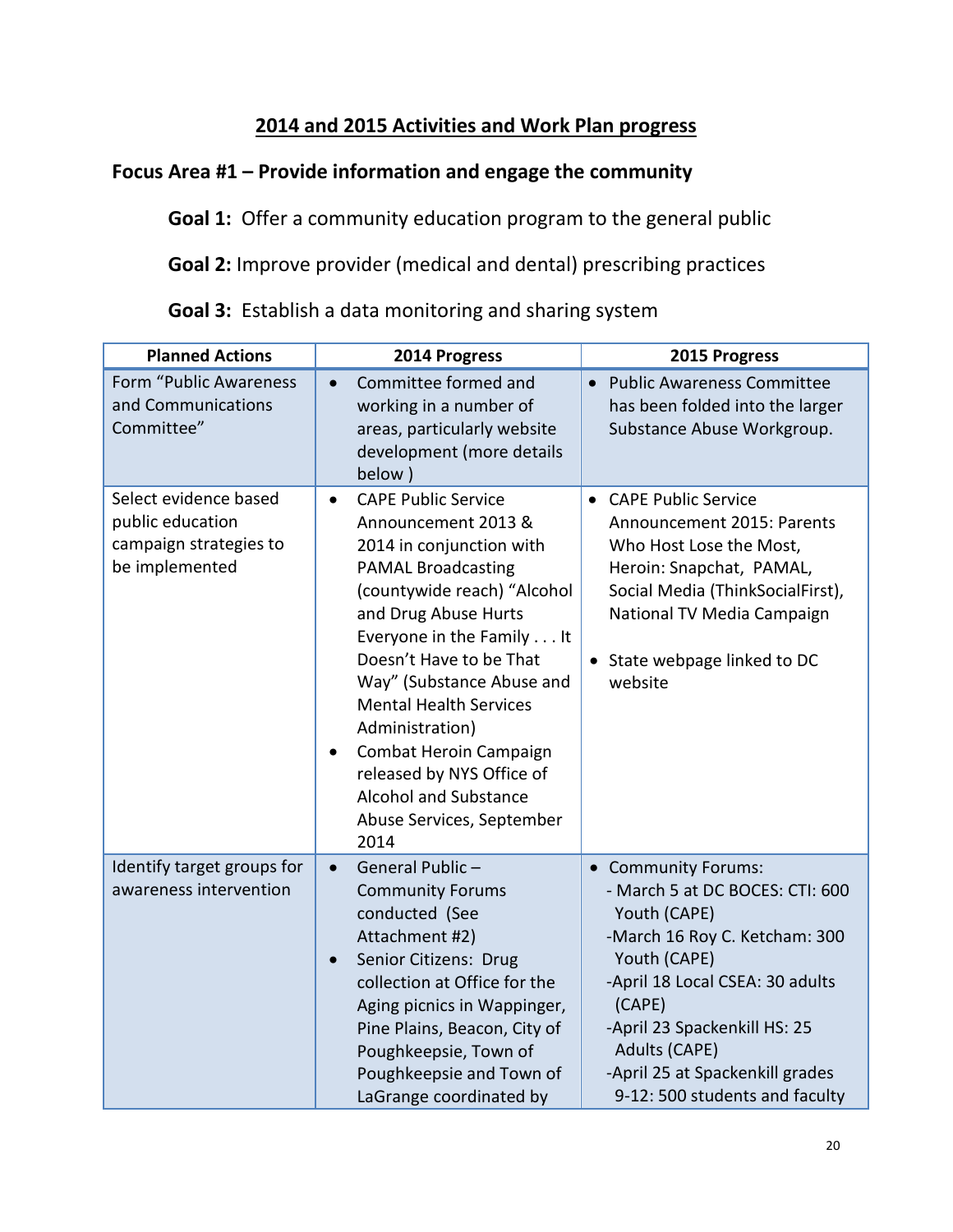|                           | STOP-DWI and Sheriff's                | (CAPE)                              |
|---------------------------|---------------------------------------|-------------------------------------|
|                           | Office (See Attachment #3)            | -May 21 at Hyde Park Elementary     |
|                           | Senior Citizens: Office for           | School requested by Senator         |
|                           | the Aging included Dutchess           | Serino: 50 adults (CAPE)            |
|                           | County Drug Forum in                  | -June 6 CSEA Regional               |
|                           | Director's Newspaper                  | Conference 20 adults (CAPE)         |
|                           | column on May 4 <sup>th</sup> and May | -June 24 Dover Town Board           |
|                           | $18th$ , and it was also              | Meeting presentation (CAPE)         |
|                           | featured in weekly emails to          | -August 31 John Jay HS 300          |
|                           | email distribution group              | Parents/students (CAPE)             |
|                           |                                       | -September 1 Roy C. Ketcham         |
|                           |                                       | <b>HS</b>                           |
|                           |                                       | - April 9 at Red Hook High School   |
|                           |                                       | -Beacon Forum October 3             |
|                           |                                       | -September 24 Hopewell              |
|                           |                                       | Reformed Church 15 adults           |
|                           |                                       | (CAPE)                              |
|                           |                                       | -October 5, Policy and              |
|                           |                                       | Prevention Summit: OMEGA: 75        |
|                           |                                       | adults (CAPE)                       |
|                           |                                       | -October 21 at Dover High           |
|                           |                                       | School                              |
|                           |                                       | - October 24: Community Event       |
|                           |                                       | 100 people (CAPE)                   |
|                           |                                       | -October 28 Presentation to         |
|                           |                                       | Arlington School District Pupil     |
|                           |                                       | Personnel and admin (CAPE)          |
|                           |                                       | - November 7 Community Event        |
|                           |                                       | 140 adults (CAPE)                   |
|                           |                                       | - November 9, 2015 at Red Hook      |
|                           |                                       | <b>High School (School District</b> |
|                           |                                       | Panel) 35 adults                    |
|                           |                                       | - November 12 Hopewell              |
|                           |                                       | Reformed Church (CAPE)              |
|                           |                                       | - November 17 John Jay HS 300       |
|                           |                                       | Parents/students (CAPE)             |
| Offer Mental Health First | <b>Mental Health First Aide</b>       | · Adult Mental Health First Aid     |
| Aide to general public    | provided to 408 individuals           | provided to 550 individuals in      |
| and targeted groups       | at 15 locations (see                  | the first three quarters of the     |
|                           | Attachment #4 for listing and         | year. Youth Mental Health First     |
|                           | description) including both           | Aid provided to 30 individuals.     |
|                           | target groups and general             | Two Crisis Intervention Trainings   |
|                           | public                                | (40 hours) offered to police in     |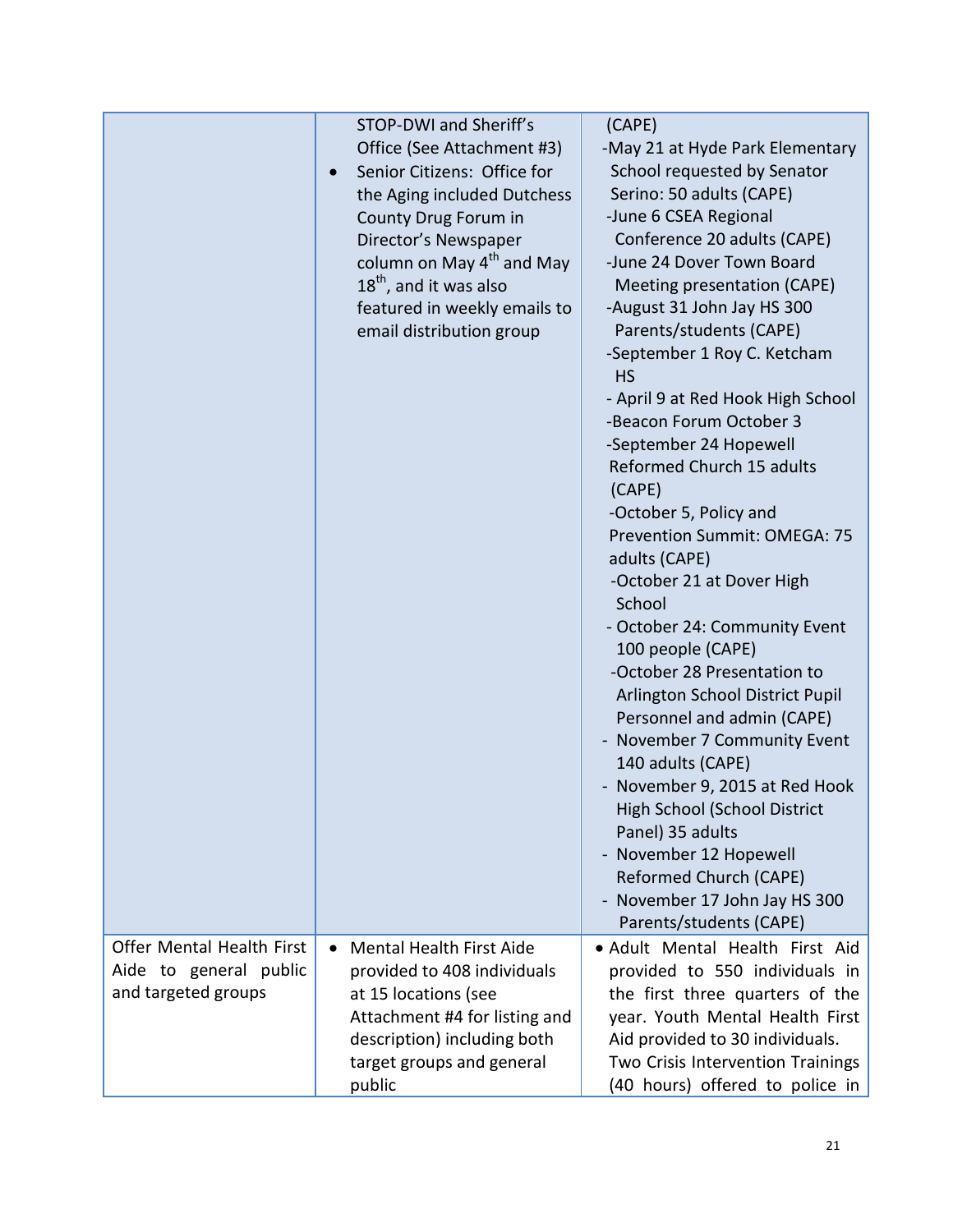|                                                                                                                                                                                                                                          |                                                                                                                                                                                                                                                                                                                                                                                                                                                                                                                                                                        | Dutchess County.                                                                                                                                                                                                                                                                                                                                                                                                                                                                                                                                         |
|------------------------------------------------------------------------------------------------------------------------------------------------------------------------------------------------------------------------------------------|------------------------------------------------------------------------------------------------------------------------------------------------------------------------------------------------------------------------------------------------------------------------------------------------------------------------------------------------------------------------------------------------------------------------------------------------------------------------------------------------------------------------------------------------------------------------|----------------------------------------------------------------------------------------------------------------------------------------------------------------------------------------------------------------------------------------------------------------------------------------------------------------------------------------------------------------------------------------------------------------------------------------------------------------------------------------------------------------------------------------------------------|
| Host education event<br>targeted toward<br>providers                                                                                                                                                                                     | 30 hour Substance Abuse<br>$\bullet$<br><b>Prevention Skills Training</b><br>developed by the Substance<br>Abuse and Mental Health<br><b>Services Administration</b><br>(SAMHSA) was conducted by<br>CAPE for providers in<br><b>Dutchess County (see</b><br>Attachment #5)<br>Department of Mental<br><b>Hygiene Prevention Council</b><br>conducted a half day retreat<br>with training provided by<br>CAPE to review the Strategic<br>Prevention Framework and<br>Youth Survey data and to<br>select Risk and Protection<br>factors to target in the<br>coming year | <b>Strategic Prevention</b><br>$\bullet$<br>Framework training provided<br>by CAPE for the Northern<br><b>Dutchess Coalition and</b><br>Southern Dutchess Coalition<br>Mental Health First Aid for<br>$\bullet$<br>Youth conducted by CAPE for<br>the Northern Dutchess<br>Coalition<br>SBIRT training provided by<br>$\bullet$<br>Department of Mental Hygiene<br>to STD and TB Clinics<br>CAPE will provide SBIRT training<br>$\bullet$<br>under an OASAS grant to four<br>sectors:<br>Educators<br>Community<br>Law Enforcement<br><b>Health Care</b> |
| Promote<br>and<br>provide<br>information about I-Stop                                                                                                                                                                                    | • I-STOP Information provided<br>at CAPE Teen Driving and<br><b>Community Forums 2013-</b><br>2014 with reach of over 4000                                                                                                                                                                                                                                                                                                                                                                                                                                             | • I-STOP Information provided at<br><b>CAPE Teen Driving and</b><br>Community Forums 2013, 2014<br>and 2015 with reach of over<br>3000 annually                                                                                                                                                                                                                                                                                                                                                                                                          |
| Continue provider<br>engagement via ongoing<br>communication                                                                                                                                                                             | Providers have been engaged<br>via:<br><b>Mental Health First Aide</b><br><b>Prevention Council</b><br>$\bullet$<br><b>CAPE Training</b><br><b>Community Forums</b><br><b>Community Coalitions</b><br>$\bullet$                                                                                                                                                                                                                                                                                                                                                        | Providers have been engaged via:<br><b>Mental Health First Aid</b><br>$\bullet$<br><b>Community Forums</b><br>$\bullet$<br><b>Prevention Council</b><br><b>Community Coalitions</b><br><b>Community Forums</b>                                                                                                                                                                                                                                                                                                                                           |
| Media campaign<br>promoting specific<br>actions (info on proper<br>disposal of meds,<br><b>Medicine Cabinet</b><br>inventory, permanent<br>drop boxes and take back<br>locations/events). With<br>the majority of<br>individuals abusing | Substance abuse website<br>$\bullet$<br>being developed by Public<br>Awareness and<br><b>Communications Committee</b><br><b>Health Commissioner's</b><br>$\bullet$<br>column in Poughkeepsie<br>Journal in September 2014<br>emphasized recovery as an<br>achievable goal (combined<br>DOH & DMH effort)                                                                                                                                                                                                                                                               | "Prevent Substance Abuse"<br>$\bullet$<br>webpage on Dutchess County<br>website with quick links to:<br>- Medication disposal<br>- News and Events<br>- Reports<br>- Resources<br>June 29: recorded radio spot<br>on "Preventing Teen Age<br>Drinking"                                                                                                                                                                                                                                                                                                   |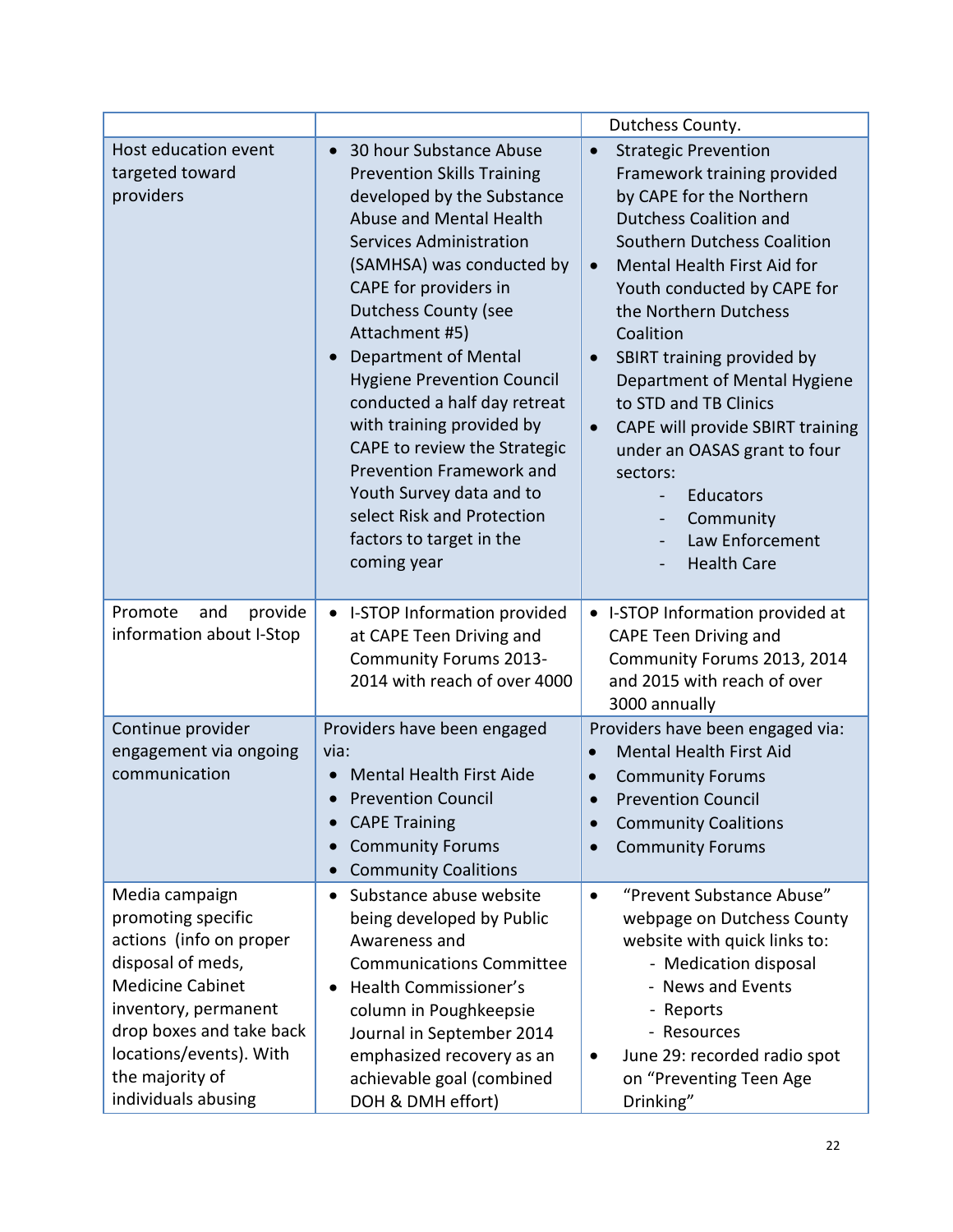| prescription drugs being<br>middle aged, campaign<br>should not focus solely<br>on youth but be directed<br>to all ages, with<br>emphasis on social media<br>for youth and young<br>adults and other media<br>for older age groups.<br>Include youth<br>participation in<br>development of youth<br>related media products<br>and materials. | Office for the Aging<br>$\bullet$<br>Director's Poughkeepsie<br>Journal columns included<br>information on prescription<br>collection and county forum<br><b>CAPE Public Service</b><br>$\bullet$<br>Announcement 2013 & 2014<br>in conjunction with PAMAL<br><b>Broadcasting (countywide</b><br>reach) "Alcohol and Drug<br>Abuse Hurts Everyone in the<br>Family It Doesn't Have to<br>be That Way" (Substance<br>Abuse and Mental Health<br>Services Administration)<br>2014 CAPE awarded Federal<br><b>Drug Free Communities</b><br>Grant: Media component to<br>address substance abuse<br>CAPE, along with law<br>$\bullet$<br>enforcement partners<br>(Fishkill, City of<br>Poughkeepsie) conduct Drug<br>Take Back Days in line with<br>national initiative in spring<br>and fall 2014 | 2015 CAPE awarded NYS OASAS<br>$\bullet$<br><b>Demonstration Project Grant</b><br>for Recovery Coaching Case<br>Management. Will be<br>extended through 2018.<br>CAPE conducts Drug Take Back<br>$\bullet$<br>with Village of Wappingers Falls<br><b>Police Department September</b><br>2015.<br>Southern Dutchess Community<br>$\bullet$<br>Coalition (CAPE Lead Agency)<br>sponsors Drug Take Back 2015<br>with Village of Wappingers Falls<br>Police.<br>CAPE begins planning for 2015<br>$\bullet$<br>Holiday campaign targeting<br>adults and youth. Begins<br>planning year long media<br>campaign for 2016 to address<br>alcohol, marijuana, tobacco and<br>opiates) |
|----------------------------------------------------------------------------------------------------------------------------------------------------------------------------------------------------------------------------------------------------------------------------------------------------------------------------------------------|------------------------------------------------------------------------------------------------------------------------------------------------------------------------------------------------------------------------------------------------------------------------------------------------------------------------------------------------------------------------------------------------------------------------------------------------------------------------------------------------------------------------------------------------------------------------------------------------------------------------------------------------------------------------------------------------------------------------------------------------------------------------------------------------|-----------------------------------------------------------------------------------------------------------------------------------------------------------------------------------------------------------------------------------------------------------------------------------------------------------------------------------------------------------------------------------------------------------------------------------------------------------------------------------------------------------------------------------------------------------------------------------------------------------------------------------------------------------------------------|
| Promote<br>community<br>coalitions                                                                                                                                                                                                                                                                                                           | The significance of<br>$\bullet$<br><b>Community Coalitions is</b><br>stressed at public and<br>targeted group events<br>There are two emerging<br>$\bullet$<br><b>Community Coalitions:</b><br>Northern Dutchess and<br><b>Central Dutchess</b><br>(Poughkeepsie) with CAPE<br>serving as a mentor and<br>assigning staff<br>CAPE serves as chair of the<br>$\bullet$<br>Mid Hudson Regional<br>Communities of Practice and<br>is lead agency of the<br>Southern Dutchess and<br><b>Eastern Dutchess</b>                                                                                                                                                                                                                                                                                      | Prevention Coordinator sits on<br>$\bullet$<br>Southern Dutchess Coalition,<br>Eastern Dutchess Coalition,<br>Poughkeepsie Coalition,<br>Northern Dutchess Coalition,<br><b>Campus Coalition and College</b><br>Consortium<br>There are three operational<br>$\bullet$<br><b>Community Coalitions:</b><br>Eastern Dutchess, Northern<br>Dutchess and Southern<br>Dutchess (DFC Grantee). CAPE<br>serves as lead agency for all<br>three (2015)                                                                                                                                                                                                                              |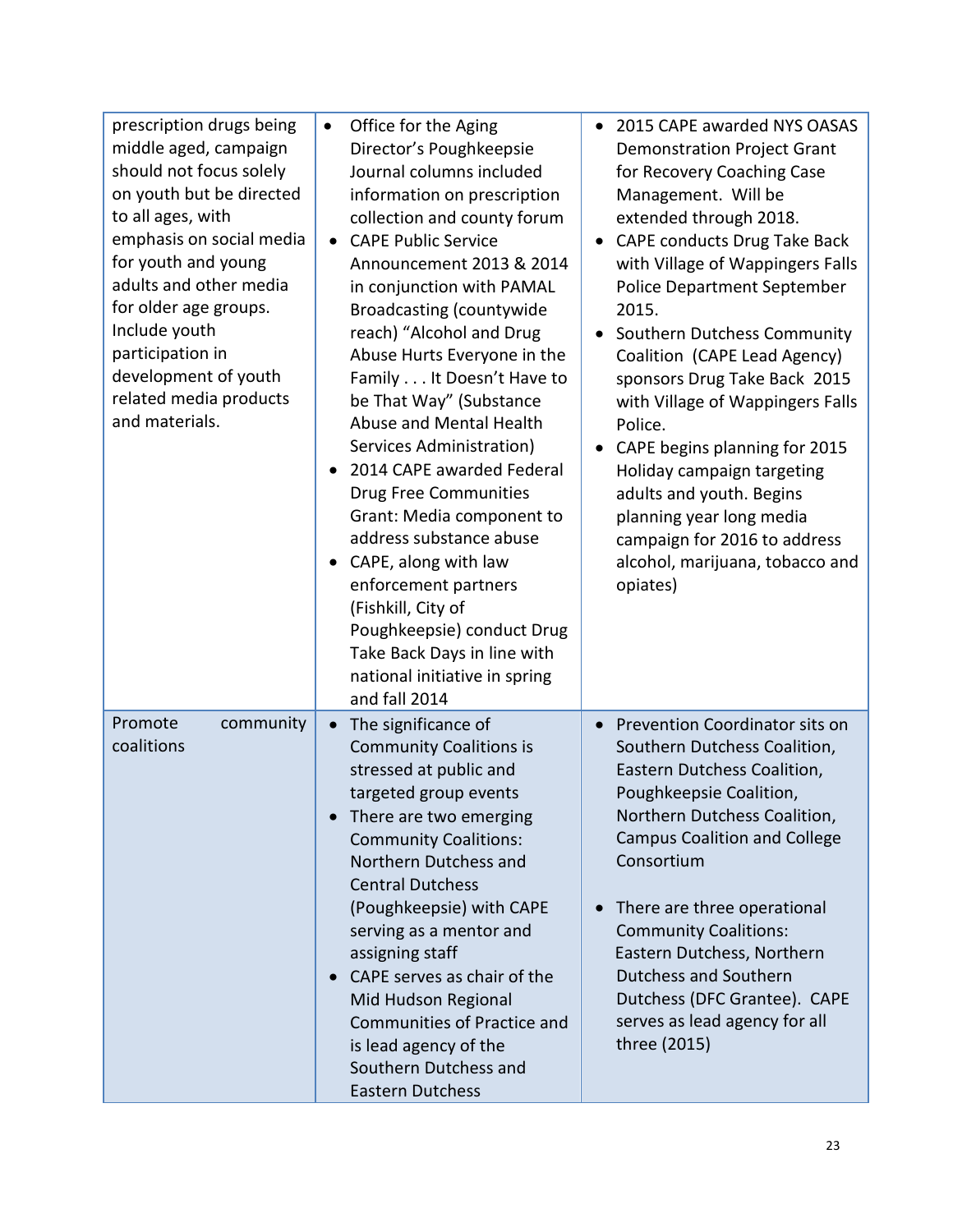|                                                   | <b>Community Coalitions and</b><br>was successful at obtaining a<br><b>Federal Drug Free</b><br>Communities grant for the<br>Southern Dutchess Coalition                                                                                                                                                                                                                                                                                                                                                                                                                                                                                                                                                                                                                                                                                                                                                                                                                                                                                       |                                                                                                                                                                                                                                                                                                                                                                                                                                                                                                                                                                                                                                                                                                                                    |
|---------------------------------------------------|------------------------------------------------------------------------------------------------------------------------------------------------------------------------------------------------------------------------------------------------------------------------------------------------------------------------------------------------------------------------------------------------------------------------------------------------------------------------------------------------------------------------------------------------------------------------------------------------------------------------------------------------------------------------------------------------------------------------------------------------------------------------------------------------------------------------------------------------------------------------------------------------------------------------------------------------------------------------------------------------------------------------------------------------|------------------------------------------------------------------------------------------------------------------------------------------------------------------------------------------------------------------------------------------------------------------------------------------------------------------------------------------------------------------------------------------------------------------------------------------------------------------------------------------------------------------------------------------------------------------------------------------------------------------------------------------------------------------------------------------------------------------------------------|
| school<br>Promote<br>based<br>prevention programs | DMH staff and CAPE have done<br>training and are a presence in a<br>number of school districts<br>CAPE: Lead agency for<br><b>Drug Free Communities</b><br>grantee Southern<br><b>Dutchess Community</b><br>Coalition; mentor for<br><b>Eastern Dutchess</b><br><b>Community Coalition and</b><br>Poughkeepsie Coalition<br>with staff assigned;<br>facilitating emergence of<br><b>Northern Dutchess</b><br><b>Community Coalition;</b><br>Chair, Mid Hudson<br>Regional Communities of<br>Practice; Chair, Campus<br>Coalition which includes<br>local colleges<br>Mental Health First Aide<br>Training provided to staff<br>at Poughkeepsie and<br>Hyde Park School<br><b>Districts</b><br>"Second Step," an<br>evidence based universal<br>school based prevention<br>program is being used in<br>the 6 Poughkeepsie City<br><b>School District schools</b><br>and one Hyde Park<br><b>School District school</b><br>(see Attachment #6)<br>A number of Evidence<br>Based programs are<br>available under contract<br>to eleven schools in | Youth Mental Health First Aid<br>provided to the Northern<br>Dutchess Community Coalition.<br>CAPE provided 6 School-based<br>forums in 2015 (separate from<br>County forums): Hyde Park (1),<br>Spackenkill (2), Wappingers (3):<br>Total audiences #'s: 1000<br>CAPE participated as a panelist<br>in three county sponsored<br>forums<br>CAPE working with WCSD<br>Athletic Department to provide<br>ongoing educational forums for<br>athletes and their families<br>mandated by new school policy<br>to participating in sports.<br>• Poughkeepsie Middle School has<br>begun to implement Second<br>Step.<br>Second Step is being<br>implemented in Arlington High<br>School as well as all elementary<br>and middle schools |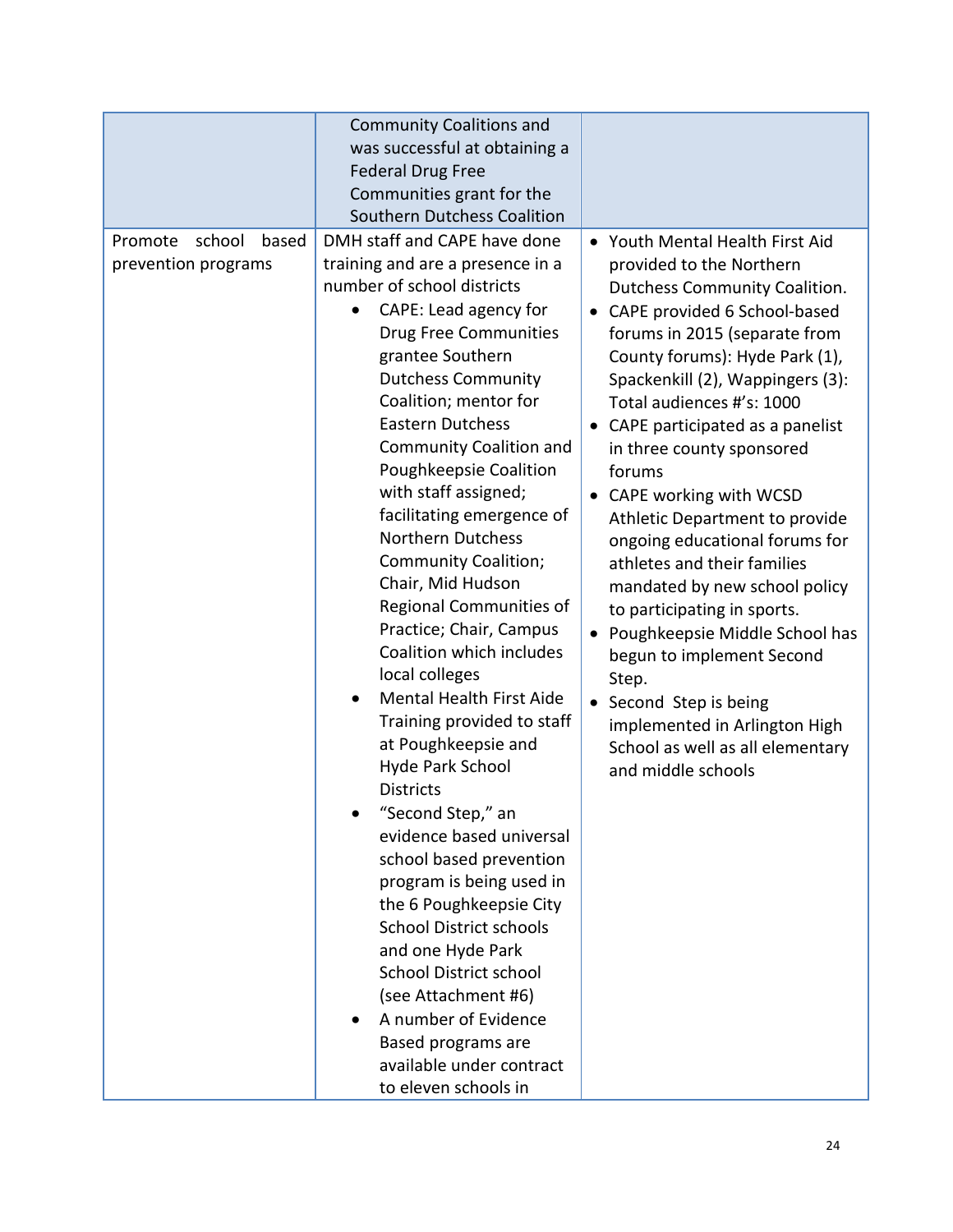|                                                                                                                                                        | Dover, Hyde Park, Red<br><b>Hook and Wappingers</b><br>School Districts,<br>including Project<br>Success, Teen Intervene,<br>Too Good for Drugs, Too<br>Good for Violence, Paths,<br>Positive Action, and<br><b>Guiding Good Choices</b>                                                             |                                                                                                                                                                                                                                                                                                                                                                                                                                                                                                                                                                                                                                                                            |
|--------------------------------------------------------------------------------------------------------------------------------------------------------|------------------------------------------------------------------------------------------------------------------------------------------------------------------------------------------------------------------------------------------------------------------------------------------------------|----------------------------------------------------------------------------------------------------------------------------------------------------------------------------------------------------------------------------------------------------------------------------------------------------------------------------------------------------------------------------------------------------------------------------------------------------------------------------------------------------------------------------------------------------------------------------------------------------------------------------------------------------------------------------|
| Develop<br>training<br>for<br>educators<br>identify<br>to<br>signs and symptoms of<br>use/misuse/abuse<br>and<br>refer<br>how<br>to<br>to<br>treatment | CAPE providing this<br>$\bullet$<br>training in Dover, Hyde<br>Park, Red Hook and<br><b>Wappingers School</b><br><b>Districts</b><br>Information is provided<br>$\bullet$<br>at CAPE forums<br>CAPE provided an in<br>$\bullet$<br>service for BOCES staff<br>on this topic in the spring<br>of 2014 | CAPE providing ongoing training<br>in the school districts<br>CAPE providing ongoing training<br>in BOCES<br>CAPE received a new OASAS<br>grant, a pilot project last year,<br>which has been renewed<br>through 2018. One of the<br>deliverables for the grant is<br><b>SBIRT training for four sectors:</b><br>Educators<br>Community<br>Law Enforcement<br><b>Health Care</b>                                                                                                                                                                                                                                                                                           |
| of<br>Promote<br><b>SBIRT</b><br>use<br><b>Brief</b><br>(Screening,<br>intervention and Referral<br>to Treatment)                                      | <b>CAPE trained in SBIRT</b><br>$\bullet$<br>and Teen Intervene (an<br>SBIRT model for<br>adolescents)<br>6 Department of Health<br>staff trained in SBIRT<br>DOH currently working<br>$\bullet$<br>on implementing SBIRT<br>within STD clinics                                                      | DMH brought in a trainer who<br>trained 40 staff in SBIRT.<br><b>Prevention Coordinator trained</b><br>$\bullet$<br>as trainer in Teen Intervene and<br>trained 17 staff. Prevention<br>Coordinator also trained as a<br>trainer in SBIRT in October<br>2015.<br>DBCH staff working together to<br>develop policy and work flow<br>for SBIRT implementation in<br>STD and TB clinics. We are also<br>working on incorporating<br>screening and billing into the<br>electronic health record<br>All CAPE trained in SBIRT (13)<br>$\bullet$<br><b>CAPE Executive Director trained</b><br>in Teen Intervene<br>CAPE main office staff trained<br>in Recovery Coaching (2015) |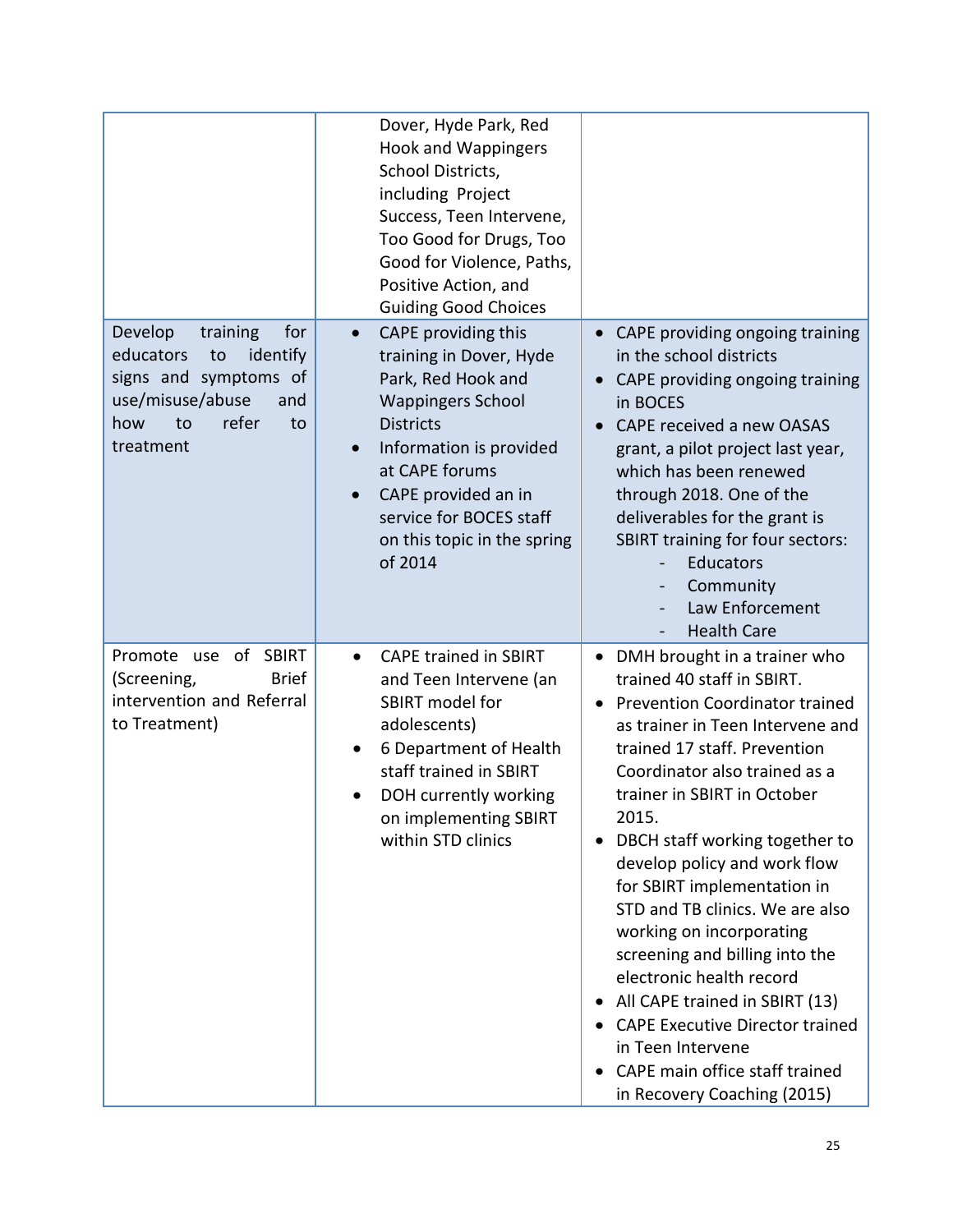| Identify and Assess what<br>information is collected<br>and by whom (i.e. ME,<br>DOH, hospitals, EMS,<br>Thinc, OFA, law<br>enforcement), develop<br>data sharing agreements<br>where necessary, and<br>establish data monitoring<br>system | $\bullet$ | Mortality data collected<br>and provided by<br><b>Dutchess County</b><br>Medical<br>Examiner/Health<br><b>Commissioner to Drug</b><br>Task Force and others<br>Working on evaluating<br>ways to capture EMS and<br>first responder data in<br>real time<br>Initial meeting held by<br><b>Substance Abuse</b><br>Workgroup with<br><b>Dutchess County</b><br><b>Emergency Response</b><br>Coordinator to develop<br>strategy and plan to<br>obtain overdose data<br>from first responders<br>Office for the Aging<br>information identified<br>Data from 2013 Report<br>to the County Executive<br>updated (see Data<br>Update attachment)<br>with additional types of<br>data provided<br>Challenges identified in<br>gathering, accessing and<br>presenting data<br>Department of Health<br>Epidemiologist and<br>Biostatistician serving as<br>resource in addressing<br>data challenges<br>See Attachment 1 for<br>further data discussion | $\bullet$<br>$\bullet$<br>$\bullet$ | • Quarterly Mortality reports to<br>the DC Drug Task Force<br>Accessing electronic records for<br>Dutchess County Dispatch (all<br>responders except City of<br>Poughkeepsie) for all calls<br>regarding actual or suspected<br>ODs in real time.<br>Accessing electronic patient<br>care records for narcan usage<br>reported to the Hudson Valley<br>Regional EMS Council.<br>Presently we are unable to<br>access data from City of<br>Poughkeepsie Dispatch other<br>than Mobil Life<br>Epidemiologist now can access<br>OASAS treatment data (see<br>page 13) for Dutchess County<br>as well as Statewide Planning<br>and Research Cooperative<br>System (SPARCS) data for<br>hospital and emergency<br>department admissions (see<br>page 8-12). |
|---------------------------------------------------------------------------------------------------------------------------------------------------------------------------------------------------------------------------------------------|-----------|-----------------------------------------------------------------------------------------------------------------------------------------------------------------------------------------------------------------------------------------------------------------------------------------------------------------------------------------------------------------------------------------------------------------------------------------------------------------------------------------------------------------------------------------------------------------------------------------------------------------------------------------------------------------------------------------------------------------------------------------------------------------------------------------------------------------------------------------------------------------------------------------------------------------------------------------------|-------------------------------------|--------------------------------------------------------------------------------------------------------------------------------------------------------------------------------------------------------------------------------------------------------------------------------------------------------------------------------------------------------------------------------------------------------------------------------------------------------------------------------------------------------------------------------------------------------------------------------------------------------------------------------------------------------------------------------------------------------------------------------------------------------|
| Promote youth surveys in<br>schools to monitor                                                                                                                                                                                              | $\bullet$ | School based youth<br>surveys completed in 8                                                                                                                                                                                                                                                                                                                                                                                                                                                                                                                                                                                                                                                                                                                                                                                                                                                                                                  | $\bullet$                           | All DC public school districts<br>have indicated voluntary                                                                                                                                                                                                                                                                                                                                                                                                                                                                                                                                                                                                                                                                                             |
| use/perception of use                                                                                                                                                                                                                       |           | school districts in 2013-                                                                                                                                                                                                                                                                                                                                                                                                                                                                                                                                                                                                                                                                                                                                                                                                                                                                                                                     |                                     | participation in 2015 Youth                                                                                                                                                                                                                                                                                                                                                                                                                                                                                                                                                                                                                                                                                                                            |
| and perception of risk of                                                                                                                                                                                                                   |           | 14 school year by CAPE.                                                                                                                                                                                                                                                                                                                                                                                                                                                                                                                                                                                                                                                                                                                                                                                                                                                                                                                       |                                     | Survey (November 2015)                                                                                                                                                                                                                                                                                                                                                                                                                                                                                                                                                                                                                                                                                                                                 |
|                                                                                                                                                                                                                                             |           |                                                                                                                                                                                                                                                                                                                                                                                                                                                                                                                                                                                                                                                                                                                                                                                                                                                                                                                                               |                                     |                                                                                                                                                                                                                                                                                                                                                                                                                                                                                                                                                                                                                                                                                                                                                        |
| use                                                                                                                                                                                                                                         |           | CAPE developed and                                                                                                                                                                                                                                                                                                                                                                                                                                                                                                                                                                                                                                                                                                                                                                                                                                                                                                                            |                                     | coordinated by CAPE.                                                                                                                                                                                                                                                                                                                                                                                                                                                                                                                                                                                                                                                                                                                                   |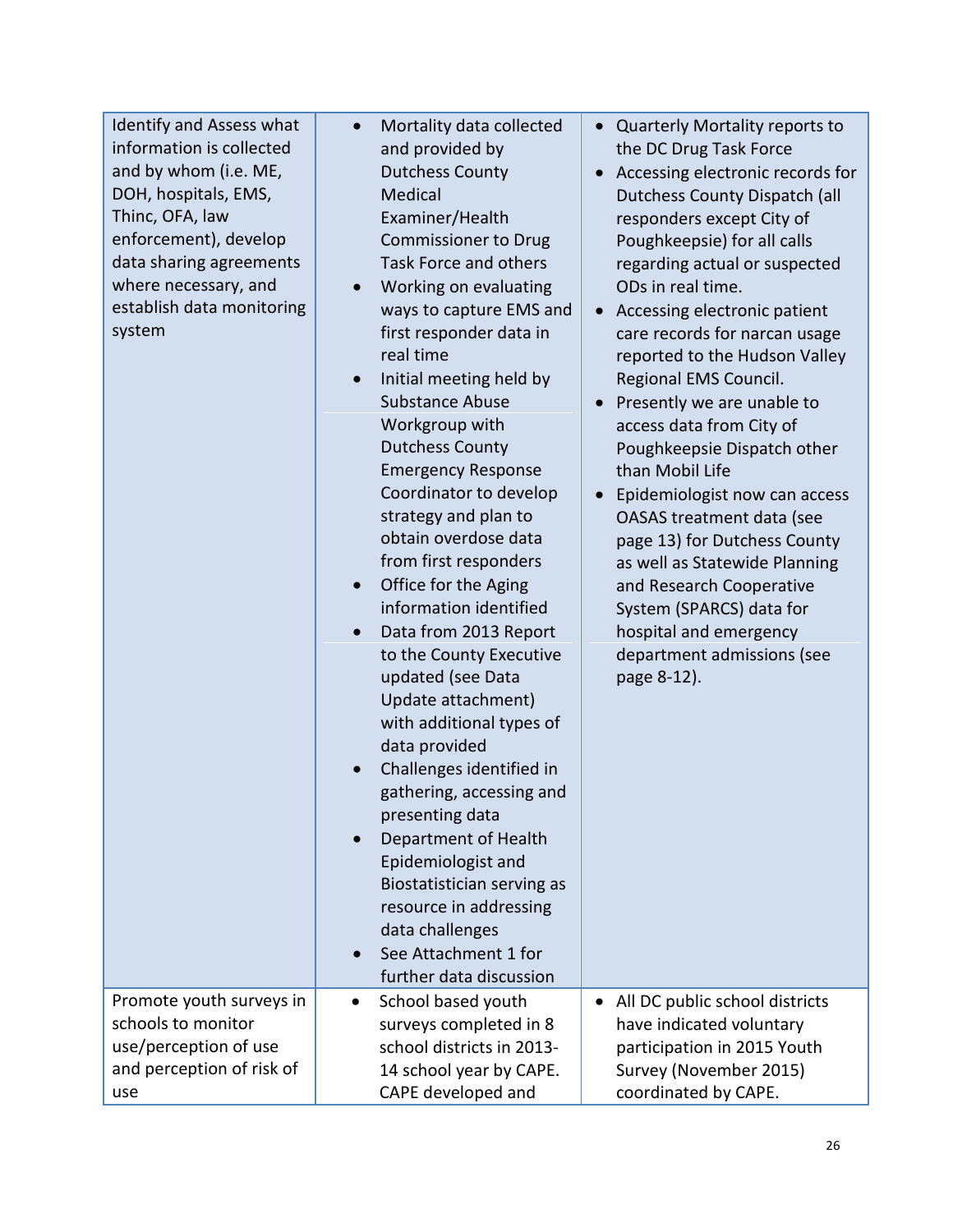|                            | administered this youth<br>survey in partnership<br>with NYS OASAS and<br><b>SUNY New Paltz</b><br>Results released in 2014<br>Results used to identify<br>$\bullet$<br>the Risk and Protective<br>factors and to<br>develop/select evidence<br>based intervention<br>strategies (see<br>attachment for Risk and<br>Protective factors)<br>Poughkeepsie School<br>Superintendent has<br>committed to<br>participating in the next<br>survey |                                                                                                                  |
|----------------------------|---------------------------------------------------------------------------------------------------------------------------------------------------------------------------------------------------------------------------------------------------------------------------------------------------------------------------------------------------------------------------------------------------------------------------------------------|------------------------------------------------------------------------------------------------------------------|
| <b>Monitor I-Stop Data</b> | Department of Health<br>$\bullet$<br>awaiting information on<br>what types of data will<br>be made available (see<br>Attachment #1)                                                                                                                                                                                                                                                                                                         | Epidemiologist in discussions<br>$\bullet$<br>with Bureau of Narcotic<br>Enforcement; data not yet<br>available. |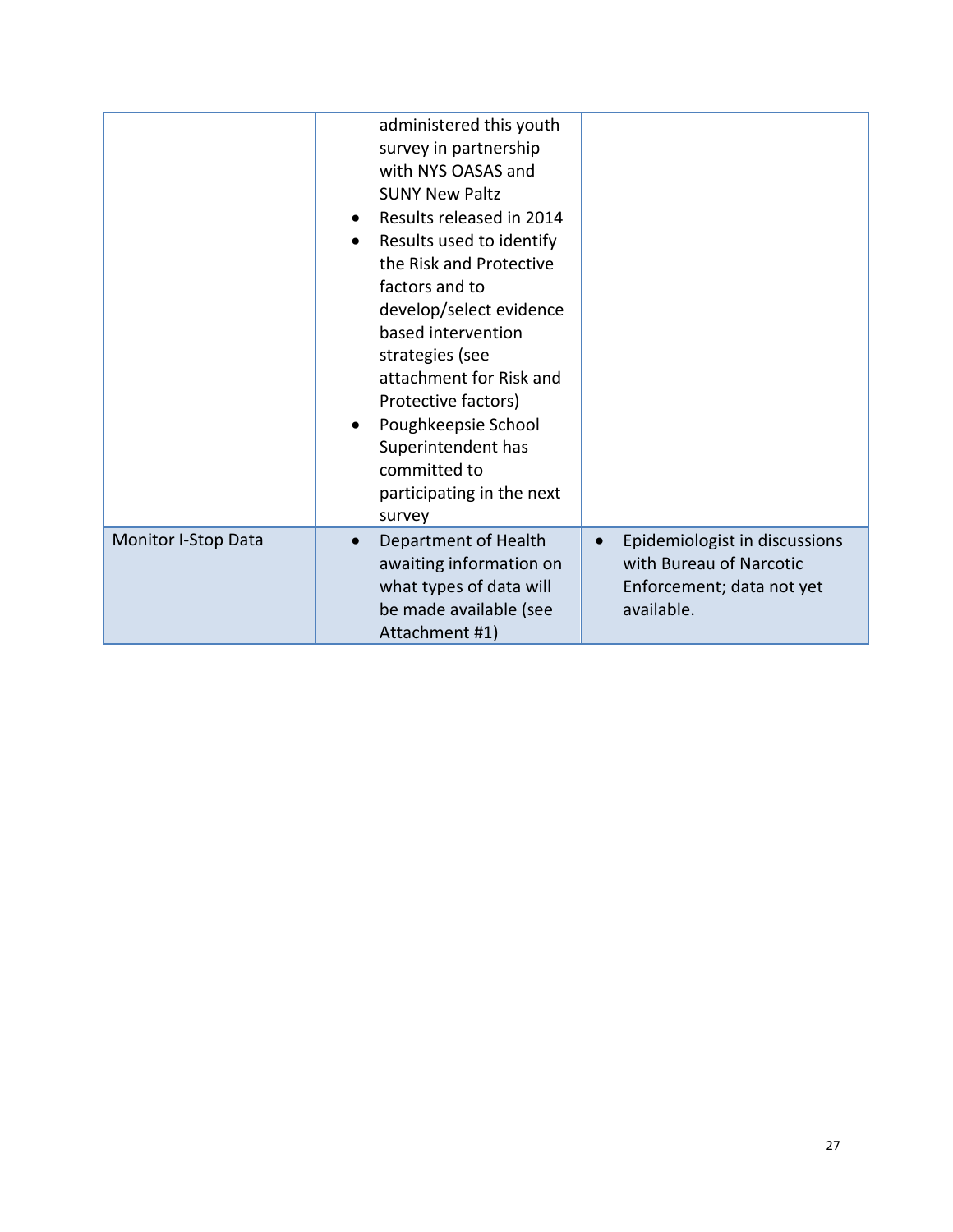## **Focus Area #2 – Public Policy - Modify/changing policies**

**Goal:** Assess public policy implications regarding opioid use and promote changes in procedures where deemed appropriate

| <b>Planned Actions</b>                                          | 2014 Progress                                                                                                                                                                                                                                                                                                                                                                                                                                                                                                                | 2015 Progress                                                                                                                                                                                                                                                                                                                                                                                                                                                                                                                                        |
|-----------------------------------------------------------------|------------------------------------------------------------------------------------------------------------------------------------------------------------------------------------------------------------------------------------------------------------------------------------------------------------------------------------------------------------------------------------------------------------------------------------------------------------------------------------------------------------------------------|------------------------------------------------------------------------------------------------------------------------------------------------------------------------------------------------------------------------------------------------------------------------------------------------------------------------------------------------------------------------------------------------------------------------------------------------------------------------------------------------------------------------------------------------------|
| Review current policies<br>and legislation                      | New York State enacted a<br>package of bills aimed at<br>combating heroin, opioid and<br>prescription drug abuse with the<br>following broad goals which<br>have potential to help at the<br>local level (see Attachment #7):<br>Improved measures to<br>support addiction<br>treatment<br>New penalties to crack<br>down on illegal drug<br>distribution<br>Improved accessibility to<br>Naloxone Anti Overdose<br>kits<br>Expand public education<br>$\bullet$                                                             | New York State modified law<br>$\bullet$<br>to allow school Nurses to<br>administer Narcan<br>Narcan training being set up<br>$\bullet$<br>for the schools.<br>Law modified to allow<br>$\bullet$<br>Pharmacy drop boxes                                                                                                                                                                                                                                                                                                                             |
| Consider support and<br>promotion of potential<br>interventions | Vivitrol initiative for<br>$\bullet$<br>individuals being<br>released from jail being<br>discussed between<br>Department of Mental<br>Hygiene and the medical<br>provider at the jail.<br><b>Medication Assisted</b><br>$\bullet$<br>Therapy program<br>(Suboxone & Vivitrol)<br>promotion in the<br>community in<br>development<br>CAPE working on the<br>$\bullet$<br>development of a local<br>chapter of Young People<br>in Recovery (YPR) as an<br>initiative of the Southern<br><b>Dutchess Community</b><br>Coalition | Letter of support to HRHC to<br>$\bullet$<br>increase the number of<br>providers able to prescribe<br>Suboxone and expand<br><b>Medical Assisted treatment</b><br>CAPE develops Friends of<br>$\bullet$<br>Recovery: Dutchess and<br>participates in DC United<br>National forum with Orange<br>and Rockland Counties<br>(2015)<br>Senator Sue Serino funds<br>CAPE's continued public<br>health campaign efforts<br><b>Substance Abuse Prevention</b><br>(2015)<br>CAPE launches first annual<br>Gala: Lifting the Mask:<br>October 2015, Cristo's. |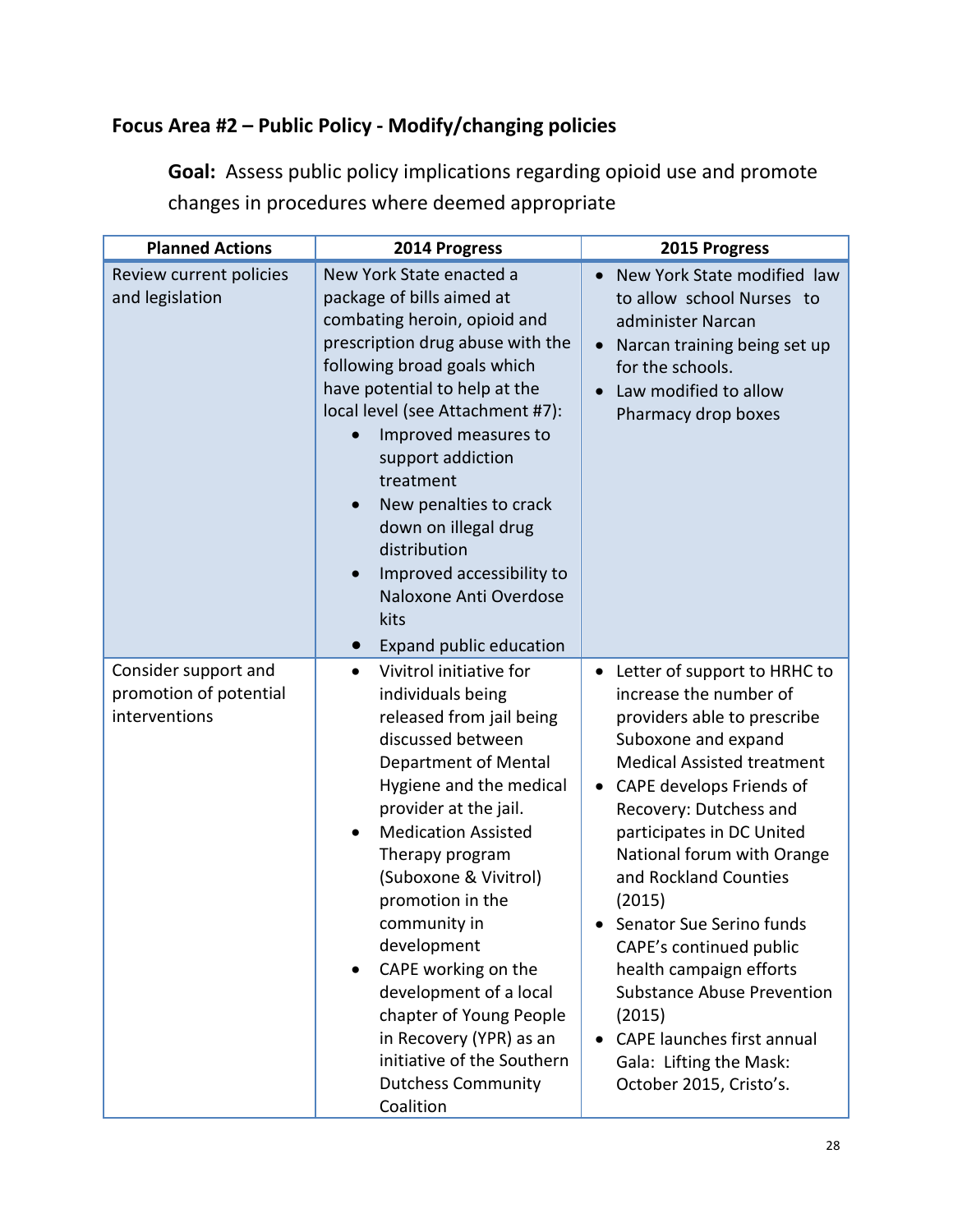|                                                                                                                                    |                                                                                                                                                                                                                                                                                                                                                                                                                                                                       | • CAPE working on a<br>documentary about its<br>largely opiate abuse in<br>Dutchess County. Expected<br>to roll out in December<br>(2015).<br>• CAPE submits application for<br>the Marathon Project to<br><b>NREPP 2015.</b><br>CAPE, as chair of the Mid-<br><b>Hudson Regional Community</b><br>of Practice, coordinates 2 <sup>nd</sup><br><b>Annual Prevention Policy</b><br>Summit @ OMEGA October<br>2015. |
|------------------------------------------------------------------------------------------------------------------------------------|-----------------------------------------------------------------------------------------------------------------------------------------------------------------------------------------------------------------------------------------------------------------------------------------------------------------------------------------------------------------------------------------------------------------------------------------------------------------------|-------------------------------------------------------------------------------------------------------------------------------------------------------------------------------------------------------------------------------------------------------------------------------------------------------------------------------------------------------------------------------------------------------------------|
| Promote<br>education/training of<br>first responders and<br>others in use of Narcan                                                | <b>Health Department</b><br>$\bullet$<br>trained 325 individuals<br>(primarily first<br>responders) in Dutchess<br>and other Mid Hudson<br>counties and distributed<br>398 Narcan kits<br>Department of Mental<br>Hygiene trained 45 staff<br>and providers<br>CAPE provided<br>community Narcan<br>training Spring 2014 in<br>sponsorship with Senator<br><b>Gipson and Health Quest</b><br>- 150 participants<br>(see Attachment #8 for<br>Narcan Training listing) | A growing number of<br><b>Emergency Medical Service</b><br>(EMS) providers and Fire<br>Departments have been<br>performing overdose<br>reversals using naloxone<br>(Narcan). (See page 14,<br>Table 2).<br>145 Law Enforcement<br>Officers and 269 community<br>members were trained in the<br>first nine months of 2015.<br>(See page 15, Table 3.)                                                              |
| Promote education of<br>licensed prescribers<br>including development<br>and distribution of<br>clinical prescribing<br>guidelines | Education provided to<br>$\bullet$<br><b>Health Quest Medical</b><br>Practice providers<br>October 2014, featuring<br>Dr. Andrew Kolodny of<br>Phoenix House and<br>Physicians for<br><b>Responsible Prescribing</b><br>Practices                                                                                                                                                                                                                                     | Commissioner of Health gave<br>$\bullet$<br>presentation on the opioid<br>epidemic at Vassar Brothers<br><b>Medical Center Medical Grand</b><br>Rounds on January 14, 2015.<br>This task of promoting<br>education of licensed<br>prescribers has been a<br>challenge.                                                                                                                                            |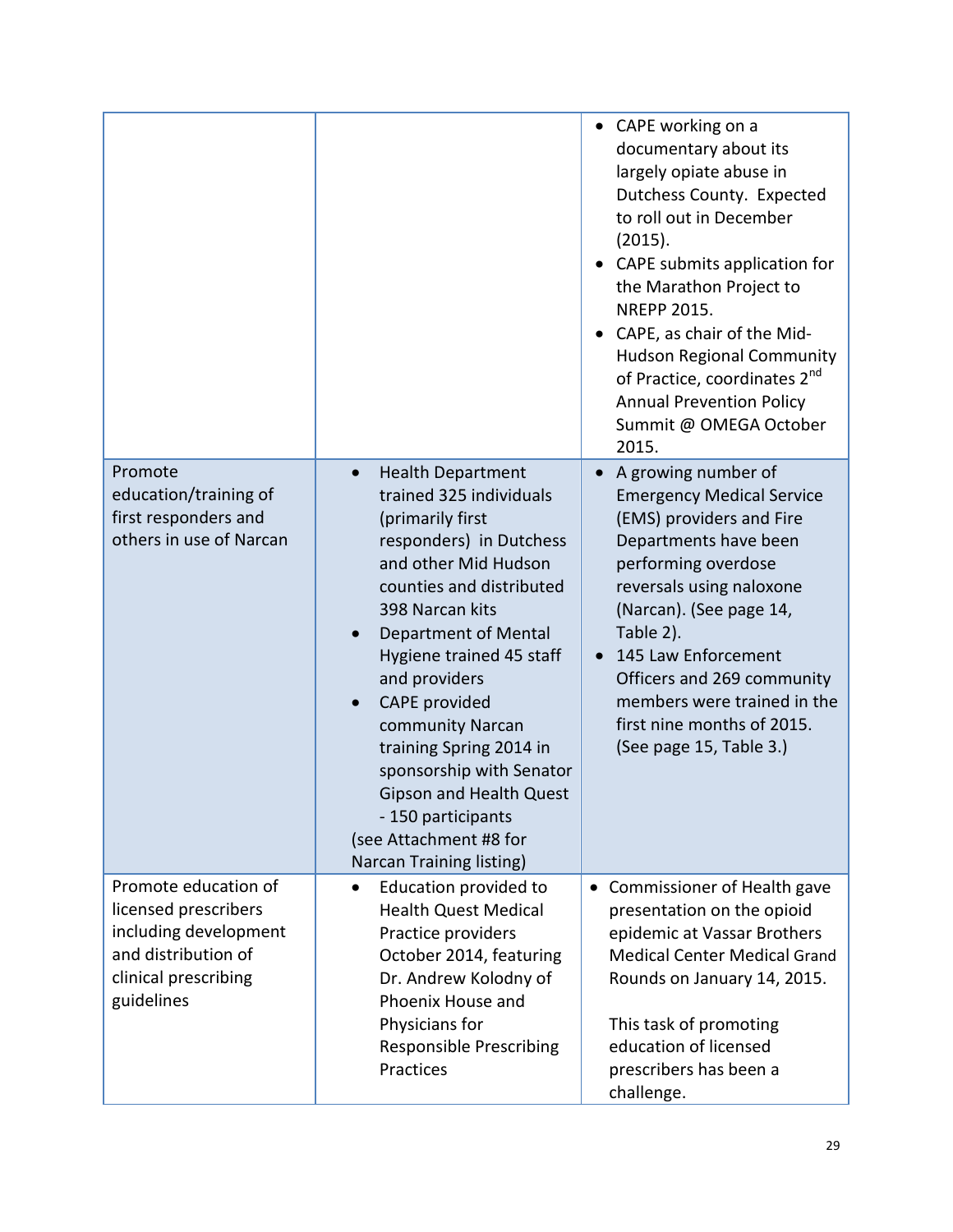| Support/coordinate<br>county-wide Drug<br><b>Recognition Expert (DRE)</b><br>Call Out Initiative, providing<br>contractual reimbursement<br>for utilization of DREs to<br>evaluate/assess subjects<br>arrested for Driving While<br>Impaired by drugs or<br>alcohol | No activity as of yet in<br>2014                                                                                                                                                                                                                                                                                                                                                                                                                                                                                                                                                                                                                                                                                                                                   | • The STOP-DWI program<br>continues to support and<br>coordinate this initiative with<br>funding appropriated in the<br>2016 budget, as well as<br>reimbursement through a NYS<br><b>STOP-DWI Crackdown Grant</b><br>project.                              |
|---------------------------------------------------------------------------------------------------------------------------------------------------------------------------------------------------------------------------------------------------------------------|--------------------------------------------------------------------------------------------------------------------------------------------------------------------------------------------------------------------------------------------------------------------------------------------------------------------------------------------------------------------------------------------------------------------------------------------------------------------------------------------------------------------------------------------------------------------------------------------------------------------------------------------------------------------------------------------------------------------------------------------------------------------|------------------------------------------------------------------------------------------------------------------------------------------------------------------------------------------------------------------------------------------------------------|
| Explore development of<br>ATI programs for youth<br>with local magistrates<br>including use of Teen<br>Intervene                                                                                                                                                    | CAPE staff trained in<br>$\bullet$<br>"Teen Intervene," an<br>early intervention<br>program targeting<br>adolescents displaying<br>early signs of alcohol or<br>drug use<br><b>CAPE piloting first</b><br>collaborative project in<br>the county using "Teen<br>Intervene" with Town of<br>East Fishkill Police &<br><b>Court and Wappingers</b><br>Central School District.<br>In discussion with DC<br>Magistrates to explore<br>expansion of this<br>program and the<br>expansion of "Alive at<br>25," a National Highway<br>Traffic Safety program<br>targeting 16-25 year olds<br>2013-present). This<br>program is ongoing with<br>the Town of East Fishkill,<br>East Fishkill Town<br>Magistrate, Wappingers<br><b>Central School District</b><br>and CAPE. | • CAPE offers Alive at 25 in<br>partnership with local county<br>courts. This program is an<br>evidence-based intervention<br>created by the National<br><b>Highway Traffic Safety Council</b><br>(2015). This program<br>continues to grow in<br>numbers. |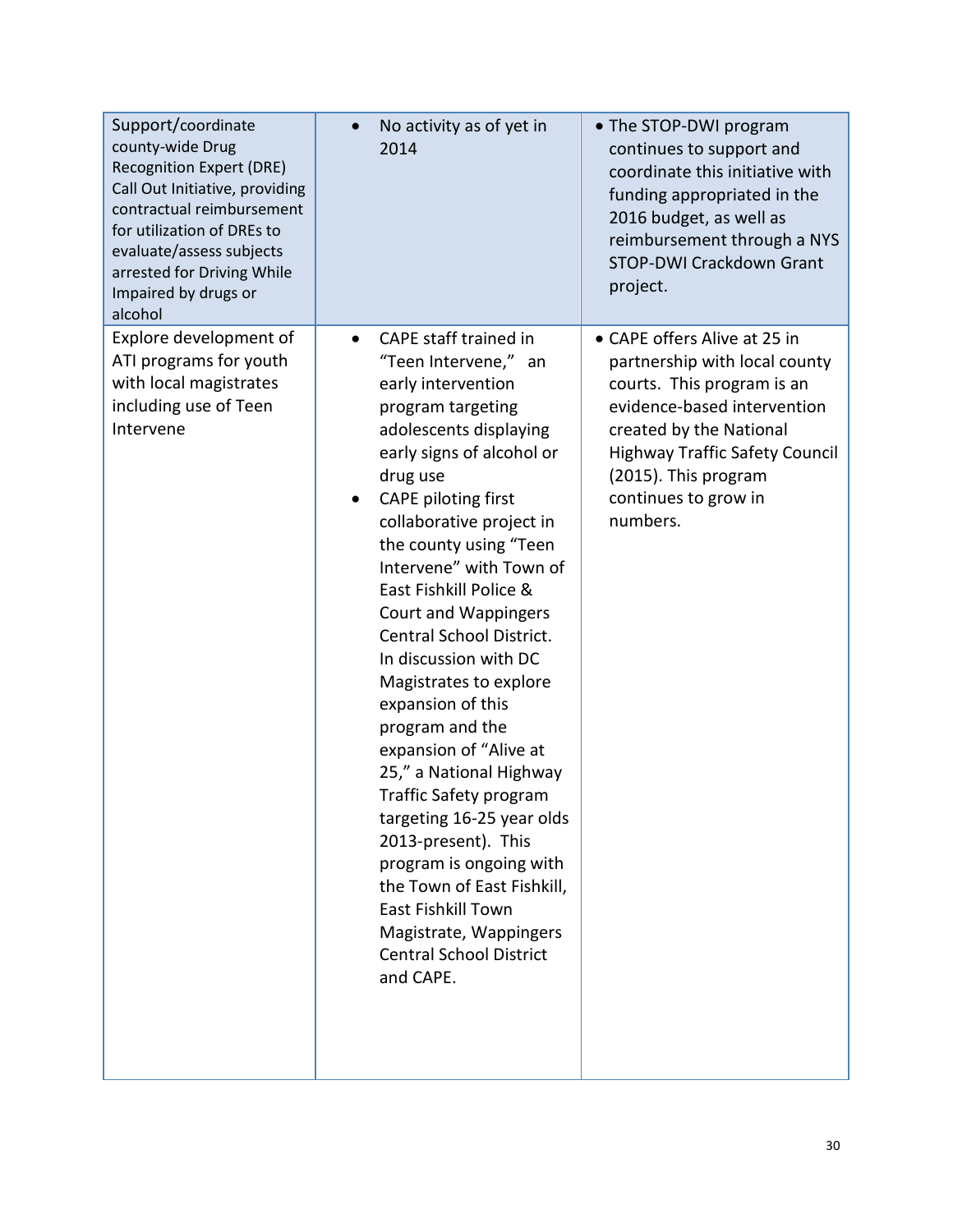## **Focus Area #3 – Enhancing Access and Reducing Barriers**

**Goal 1:** Improving Systems and processes to increase the ease, ability and opportunity to utilize those systems and services

**Goal 2:** Ensure access to effective opioid abuse treatment

**Goal 3:** Partnering with law enforcement in order to enhance ability to detect, arrest and prosecute subjects arrested for infractions relative to opioids

**Goal 4:** Provide "user friendly" community based options to residents for the safe disposal of unused medications

| <b>Planned Actions</b>                                                                                                                                                                                                                                                                                                       | 2014 Progress                                                                                                                                                                                                                                                                                                                                             | 2015 Progress                                                                                                                                                                                                                                                                                                                                                                                                                                                                                                                                                                                                                                                                                                                                                                                                                                                                                                                    |
|------------------------------------------------------------------------------------------------------------------------------------------------------------------------------------------------------------------------------------------------------------------------------------------------------------------------------|-----------------------------------------------------------------------------------------------------------------------------------------------------------------------------------------------------------------------------------------------------------------------------------------------------------------------------------------------------------|----------------------------------------------------------------------------------------------------------------------------------------------------------------------------------------------------------------------------------------------------------------------------------------------------------------------------------------------------------------------------------------------------------------------------------------------------------------------------------------------------------------------------------------------------------------------------------------------------------------------------------------------------------------------------------------------------------------------------------------------------------------------------------------------------------------------------------------------------------------------------------------------------------------------------------|
| <b>Establishment and</b><br>promotion of<br>temporary and<br>permanent drop box<br>drug collection<br>locations/sites<br>including NYS DEC<br>variances and NYS<br>Health Bureau of<br>Narcotic<br>Enforcement<br>approvals specific to<br>collection,<br>placement, disposal<br>procedures and<br>required<br>documentation | Office for the Aging picnics<br>$\bullet$<br>in July and August (6<br>events) included<br>prescription drop boxes<br>coordinated by Stop DWI<br>and staffed by Sheriff's<br>Office. A total of 113.43<br>pounds collected (See<br>attachment for listing)<br>Potential funder identified<br>for purchase of additional<br>permanent drop box<br>locations | 151.16 pounds of medications were<br>$\bullet$<br>turned in at the 12 Office for the<br>Aging Senior picnics, coordinated by<br>the STOP-DWI Program and the<br>Sheriff's Office.<br>Awarded a grant of \$1500 from<br>$\bullet$<br>Senator Terrance Murphy's Office to<br>purchase 2 additional drop boxes in<br>2015. The boxes will be placed in Law<br>Enforcement agencies in Millerton<br>and Pawling.<br>Applications to establish two<br>$\bullet$<br>additional permanent drop box<br>receptacles filed and currently under<br>review by the NYS Health<br>Department, Bureau of Narcotic<br><b>Enforcement and NYS DEC for</b><br>respective approvals and issuance of<br>variances.<br>Local foundation working with CAPE<br>and small, locally owned pharmacies<br>to fund drop boxes (2015).<br>Dutchess County Traffic Safety, in<br>conjunction with the Department of<br>Health, is arranging for two additional |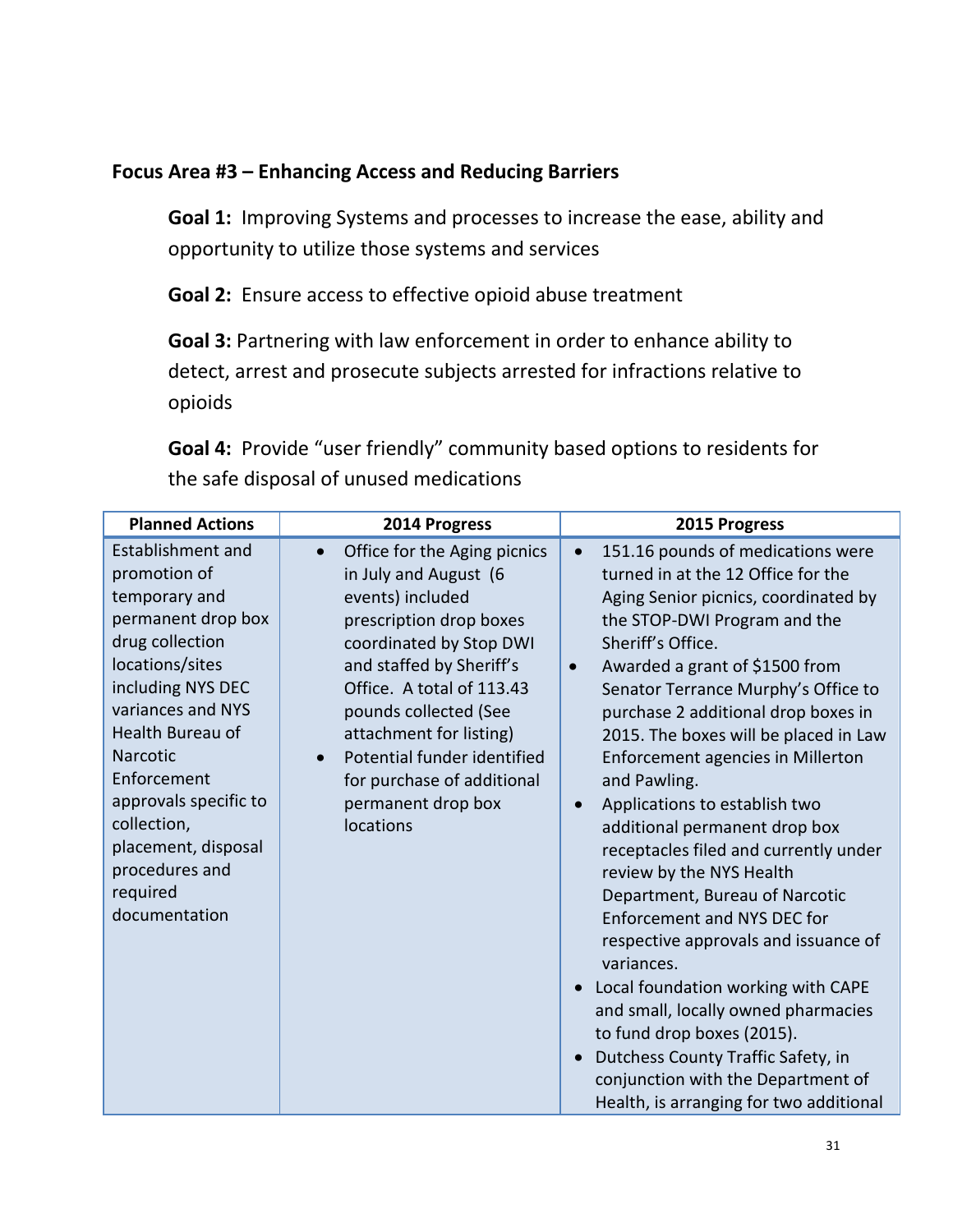|                                                               |                                                                                                                                                                                                            | permanent drop box locations in the<br>county. The New York State Health<br>Department Bureau of Narcotics<br>Enforcement has approved the<br>locations, and it is expected that New<br>York State Department of<br><b>Environmental Conservation approval</b><br>will also come soon. The county is<br>proceeding with the purchase of the<br>two additional drop boxes at this time.<br>The existing collection sites have<br>collected in excess of 1070 pounds of<br>medication between January and<br>October 2015.<br>Dutchess County Department of<br>Health initiated a telephone survey to<br>pharmacies to determine whether<br>they were pursuing drop boxes. After<br>making several calls it turned out none<br>of the pharmacies contacted were<br>aware of the legislation or the<br>procedures for having drop boxes.<br>The survey was discontinued, but in<br>the process of conducting a mass<br>database update, questions regarding<br>medication take back were added.<br>The effort will move in the direction of<br>"pharmacy education" in 2016. |
|---------------------------------------------------------------|------------------------------------------------------------------------------------------------------------------------------------------------------------------------------------------------------------|---------------------------------------------------------------------------------------------------------------------------------------------------------------------------------------------------------------------------------------------------------------------------------------------------------------------------------------------------------------------------------------------------------------------------------------------------------------------------------------------------------------------------------------------------------------------------------------------------------------------------------------------------------------------------------------------------------------------------------------------------------------------------------------------------------------------------------------------------------------------------------------------------------------------------------------------------------------------------------------------------------------------------------------------------------------------------|
| Review current<br>treatment options                           | Need identified for<br>expanded capacity in<br><b>Medication Assisted</b><br>Treatment given the<br>addiction epidemic and the<br>shift from prescription<br>opioid use to heroin                          |                                                                                                                                                                                                                                                                                                                                                                                                                                                                                                                                                                                                                                                                                                                                                                                                                                                                                                                                                                                                                                                                           |
| Identify gaps in<br>services including<br>special populations | An initiative of the Eastern<br>$\bullet$<br><b>Dutchess Community</b><br>Coalition, CAPE is working<br>with Dover Union Free<br><b>School District and</b><br>Lexington Center for<br>Recovery to improve | Application for evening school-based<br>mental health services in the hands of<br>OASAS. CAPE and the Eastern<br><b>Dutchess Community Coalition</b><br>spearheaded this initiative (2015).<br>NYS OASAS extends the pilot project<br>$\bullet$<br>through 2018 (2015).                                                                                                                                                                                                                                                                                                                                                                                                                                                                                                                                                                                                                                                                                                                                                                                                   |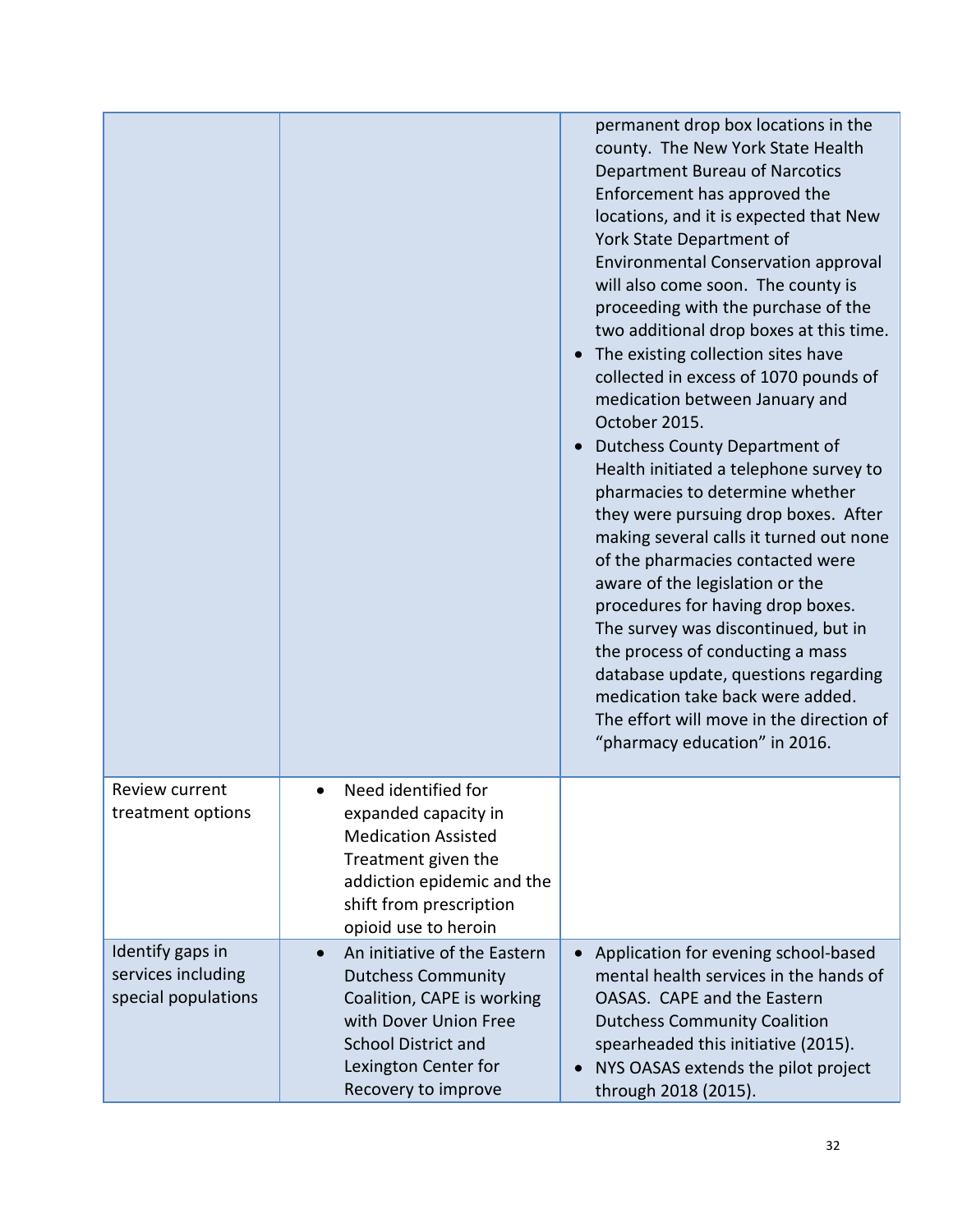|                                                                         | access to treatment for<br>adolescent population and<br>their families in under-<br>served, rural Eastern<br>Dutchess. Support being<br>provided by the<br><b>Foundation for Community</b><br>Health<br>CAPE has received a NYS<br><b>Demonstration Project</b><br>grant to provide wrap-<br>around services related to<br>heroin abuse |                                                                                                                                                                                                                                                                                                                                                                                                                                                                                      |
|-------------------------------------------------------------------------|-----------------------------------------------------------------------------------------------------------------------------------------------------------------------------------------------------------------------------------------------------------------------------------------------------------------------------------------|--------------------------------------------------------------------------------------------------------------------------------------------------------------------------------------------------------------------------------------------------------------------------------------------------------------------------------------------------------------------------------------------------------------------------------------------------------------------------------------|
| <b>Publicize Community</b><br><b>Services Resource</b><br>Guide         | New substance abuse page<br>$\bullet$<br>on county website to be<br>launched before the end of<br>2014 will include resources<br><b>CAPE's Resource Guide will</b><br>be updated and used as<br>the basis for the resource<br>section of the website                                                                                    | • Webpage up and running and regularly<br>updated<br>County wide Human Resource<br>Directory in printing funded by the<br>NYS OASAS Case Management funding<br>(formerly Demonstration Project 2015)                                                                                                                                                                                                                                                                                 |
| Institute "texting"<br>and Mental Health<br>App services at<br>Helpline | Texting started at<br>$\bullet$<br>Department of Mental<br>Hygiene Helpline January<br>2014<br>Department of Mental<br>Hygiene Mental Health and<br><b>Suicide Prevention App</b><br>launched September 2014                                                                                                                            | HELPLINE responded to over 4,000<br>texts in the first year.<br>The Dutchess County HELPLINE app<br>$\bullet$<br>was updated in May 2015 to reflect<br>change in text line number. Promotion<br>of app is ongoing.                                                                                                                                                                                                                                                                   |
| Law Enforcement<br>Activity                                             | Between January 1 and<br>October 2, 2014 the<br><b>Dutchess County Drug Task</b><br>Force made a total of 53<br>arrests related to heroin<br>and prescription pills (see<br>Attachment #9 for<br>additional details)                                                                                                                    | As of the end of November, the<br>$\bullet$<br>Dutchess County Drug Task Force had<br>127 cases, made 123 Felony arrests<br>and 38 Misdemeanors, executed 27<br>search warrants, and investigated 69<br>non-fatal overdoses and 23 fatal<br>overdoses.<br>One particularly noteworthy<br>investigation led to the successful<br>prosecution of a Dutchess County<br>resident in Federal Court for selling<br>narcotics to a person which caused<br>that persons death. The manner in |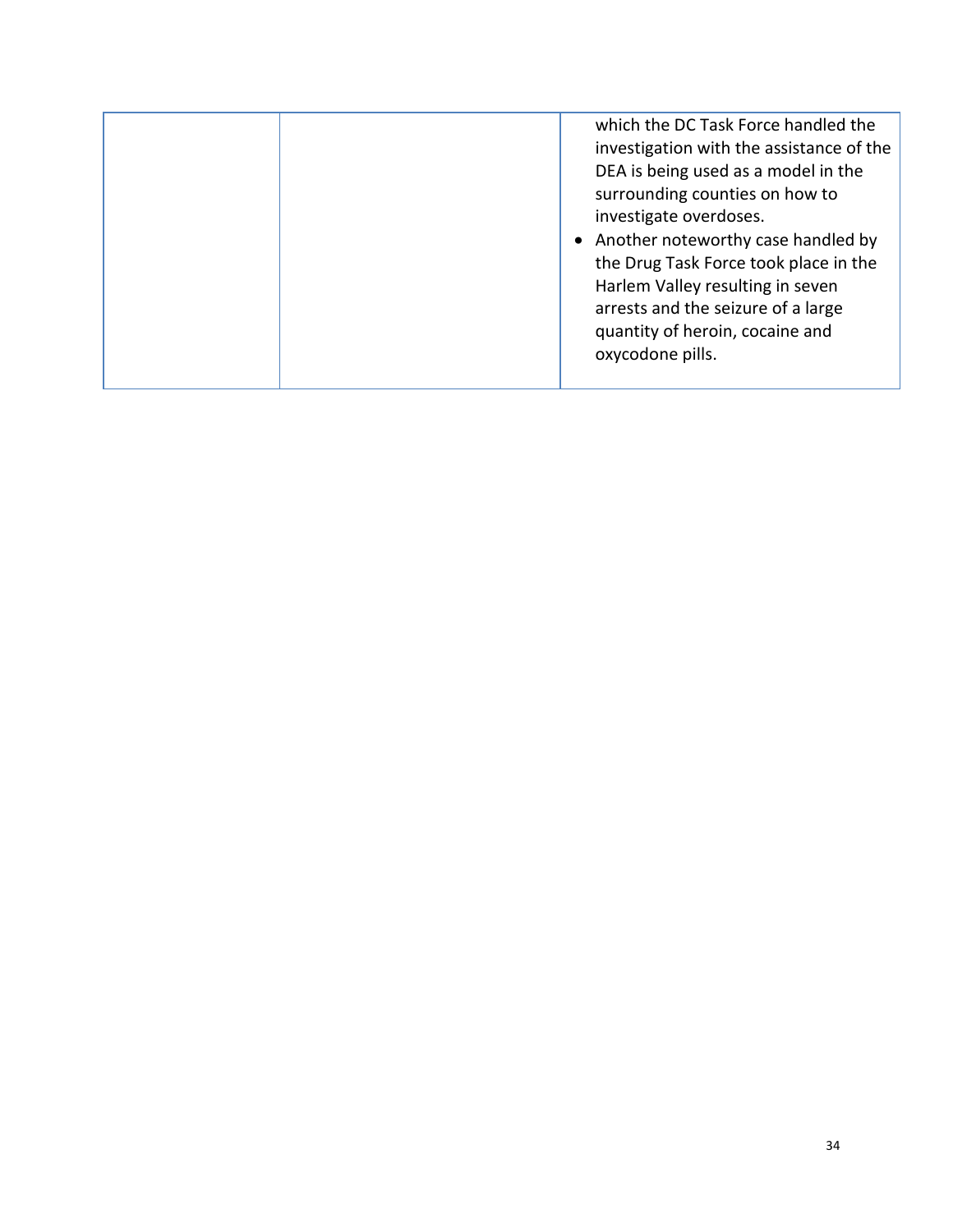### **2016 Priorities and Workplan**

The Workplan for 2016 will be modified to incorporate and reflect the following priorities for 2016.

- 1. Increasing the use of and availability of Medication Assisted Treatment to prevent re-addiction and explore possibility of enhancing the use of treatment as an alternative to incarceration and in re-entry services for those returning to the community from jail.
- 2. Obtaining and analyzing First Responder Data from the City of Poughkeepsie which is where substance abuse is most prevalent (see page 11, Figure 8).
- 3. Complete and analyze youth surveys in all school districts
- 4. Continue to update Dutchess County "Preventing Substance Abuse" website
- 5. Develop strategies to provide additional prescriber and other key provider training on substance abuse identification, treatment and recovery and provide guidelines for responsible prescribing to physicians, dentists and others. Getting to this group has been a challenge in 2014 and 2015.
- 6. Initiate SBIRT in primary care settings with a focus on STD (Sexually Transmitted Disease) Clinics